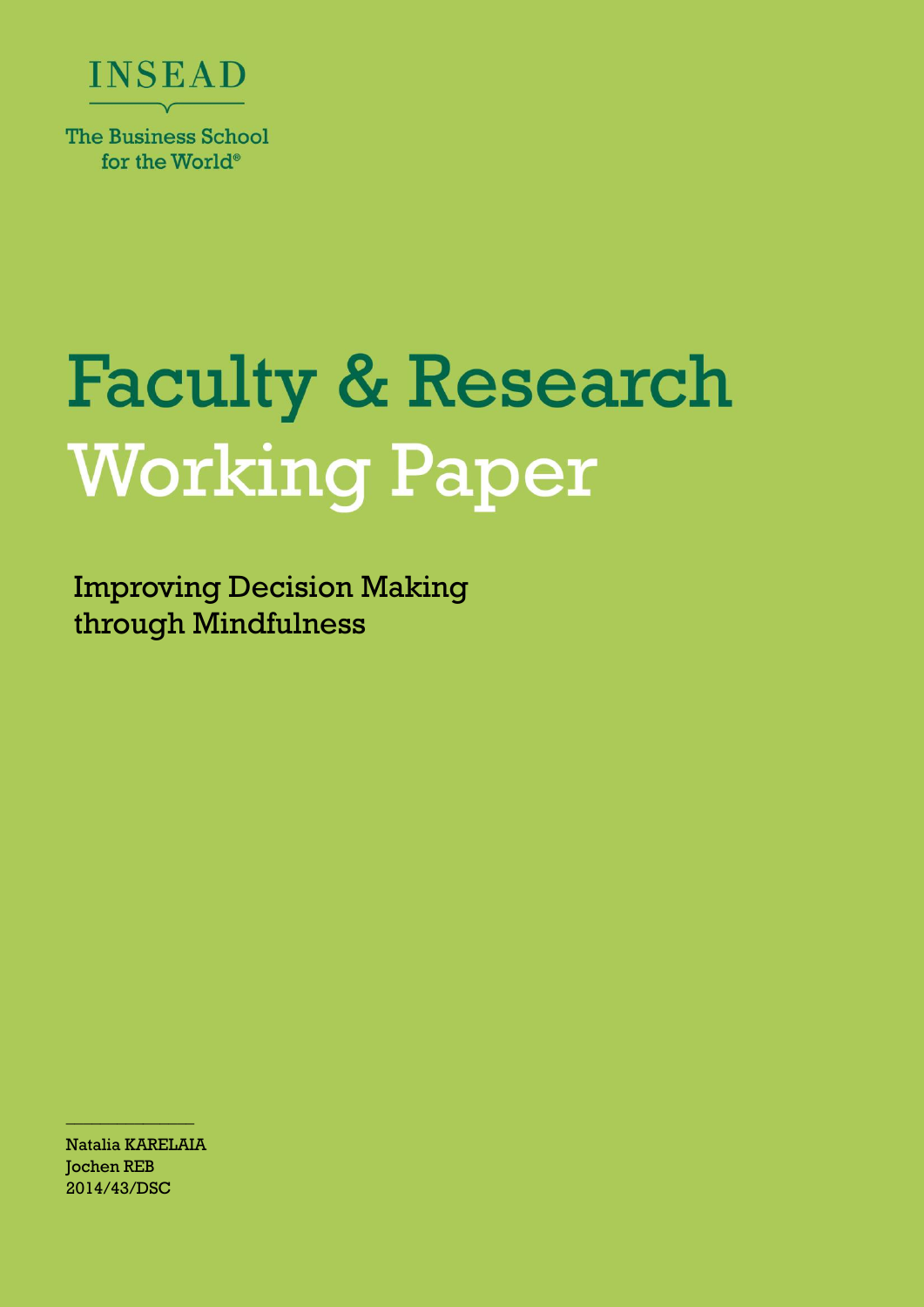### **Improving Decision Making through Mindfulness**

Natalia Karelaia\*

Jochen Reb\*\*

Forthcoming in *Mindfulness in Organizations*, Reb, J., & Atkins, P. (Eds.), Cambridge University Press.

We are grateful to Paul Atkins, Max Bazerman, Andrew Hafenbrack, Robin Hogarth, and Tony Kong for their feedback and suggestions on the earlier versions of this chapter

\* Assistant Professor of Decision Sciences at INSEAD, Boulevard de Constance 77305 Fontainebleau Cedex, France. Email: natalia.karelaia@insead.edu

\*\* Associate Professor of Organisational Behaviour & Human Resources at Singapore Management University, 81 Victoria Street Singapore 188065. Email: jreb@smu.edu.sg

A Working Paper is the author's intellectual property. It is intended as a means to promote research to interested readers. Its content should not be copied or hosted on any server without written permission from publications.fb@insead.edu

Find more INSEAD papers at http://www.insead.edu/facultyresearch/research/search\_papers.cfm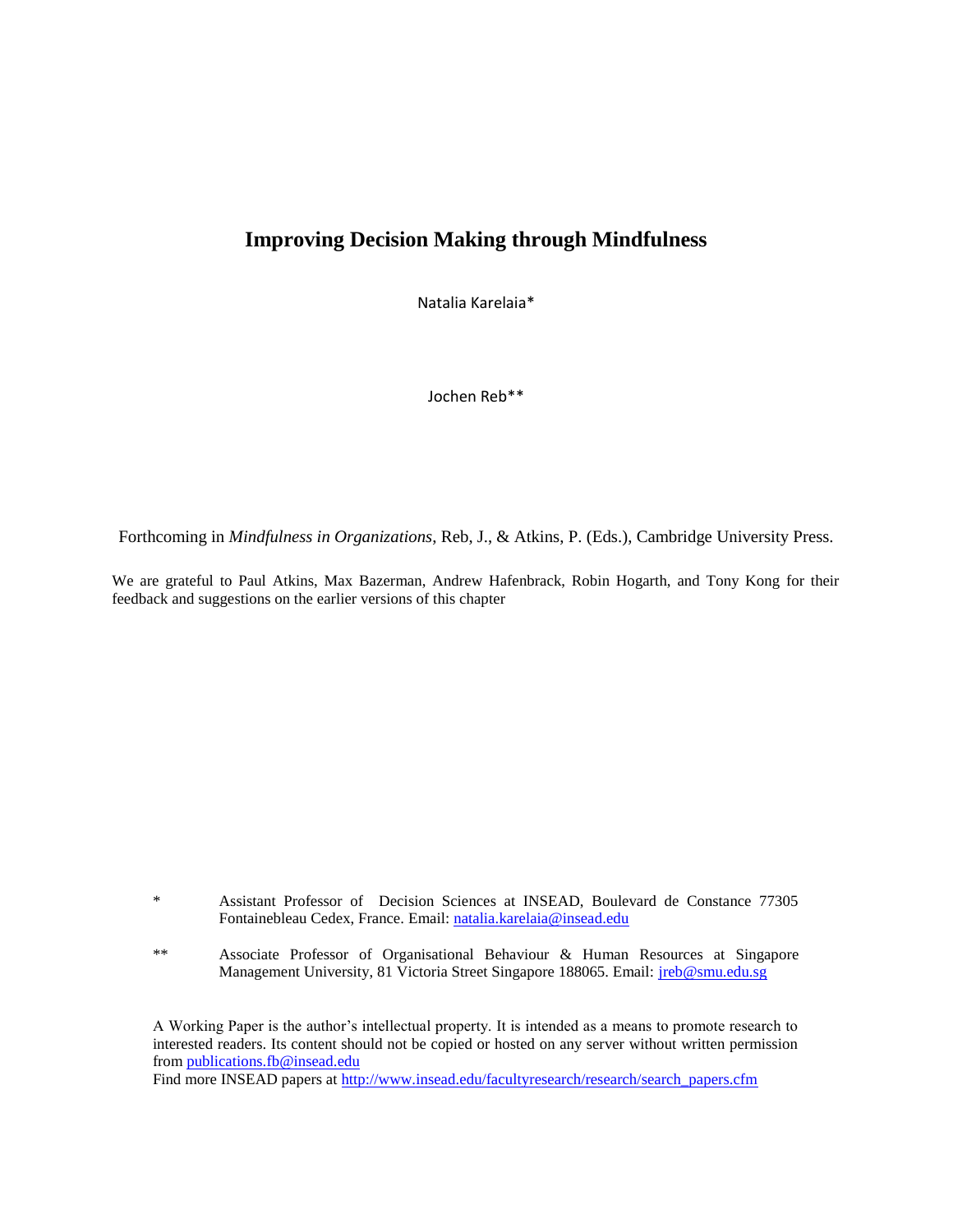#### **Abstract**

Decisions shape personal and organizational outcomes, and both researchers and practitioners look for ways to enhance decision making prowess. In this chapter, we explore whether and how mindfulness might help at various stages of decision making. We suggest that mindfulness may help notice when a decision should or could be made, increase goal awareness, enhance consistency of the decision with one's fundamental values, facilitate option generation, reduce the sunk cost bias, and help recognize ethical challenges of decisions. We further argue that while mindfulness may diminish the scope of information search, it may also improve the quality of information used to make a decision. It may also reduce confirmation bias and overconfidence, allow decision makers to better differentiate between relevant and irrelevant information, reduce reliance on stereotypes, help appreciate uncertainty and productively deal with it, and reduce illusory pattern detection. Furthermore, mindfulness is likely to facilitate resolving trade-offs and help effectively reconcile intuition with analysis thereby reducing procrastination. Finally, mindful decision makers are more likely to learn to make better decisions over time because they are more open to feedback and less prone to misinterpret it by making self-serving attributions. The potential of mindfulness to improve judgment and decisions provides many promising opportunities for future research.

Keywords: Mindfulness; Decision Making; Judgment; Awareness; Biases.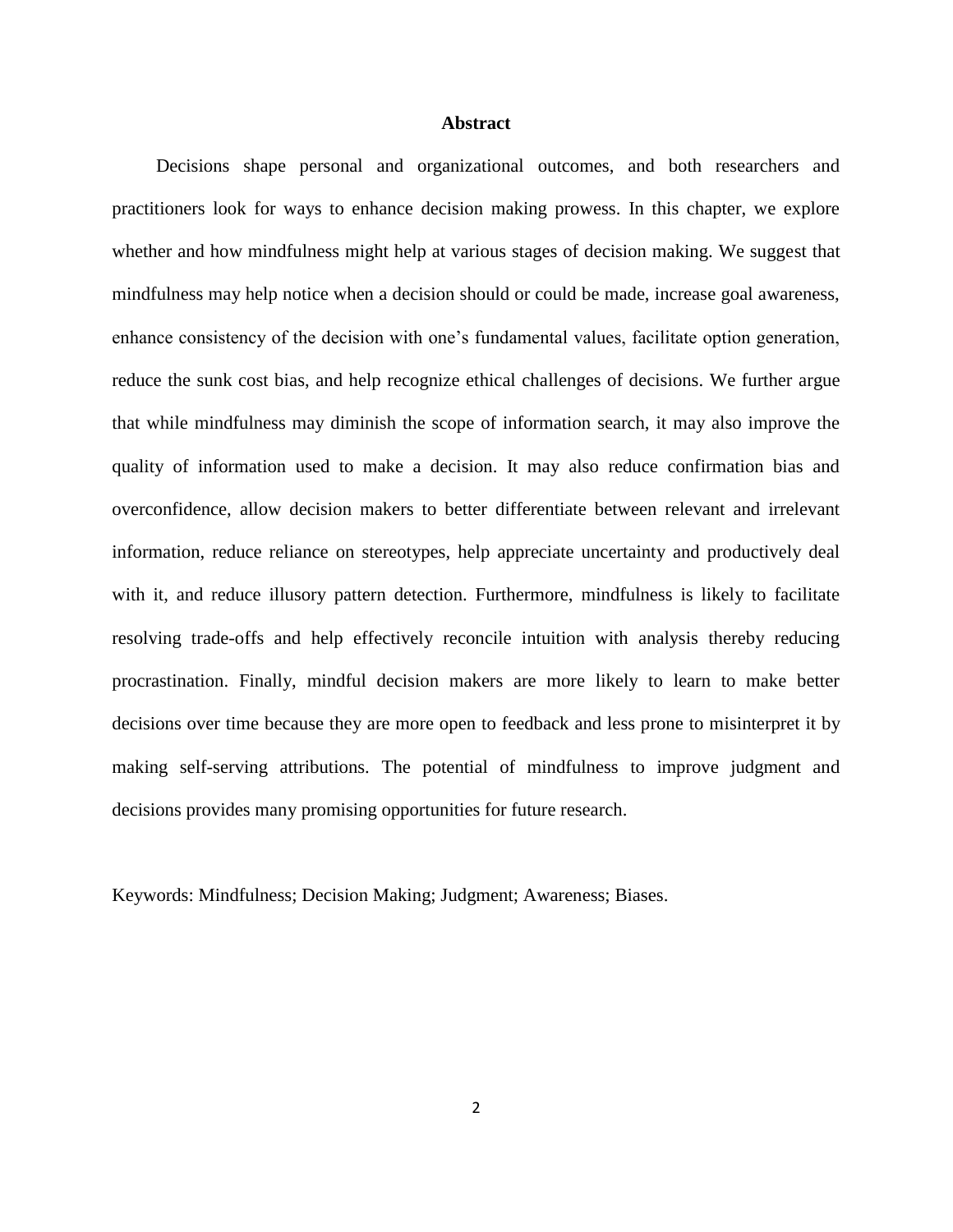#### **Improving Decision Making through Mindfulness**

"*Most men's awareness doesn't extend past their dinner* 

*plates.*"

Scott Westerfeld,

#### Leviathan

With perhaps a few exceptions per day, we are seldom fully aware of our thoughts, actions, emotions, and of what is happening around us. Even when it comes to making decisions, an activity that is often quite conscious, deliberate and intentional, people are typically not as aware as they could be. We argue that as a result, decision quality may suffer. Consequently, *mindfulness*, most often defined as the state of being openly attentive to and aware of what is taking place in the present, both internally and externally (e.g., Brown & Ryan, 2003; Kabat-Zinn, 1982, 1990; see also Chapter 3 of this volume), can help people make better decisions. Making judgments and decisions is a fundamental human activity in both personal and organizational contexts. Decisions hold the potential for great gains: marrying the right person, accepting a job that fits well, putting one's savings into the right investments, or choosing the appropriate strategy for an organization. Decisions also hold the potential for great loss, pain, and suffering. Wrong decisions can destroy people, families, and organizations. People are haunted by rumination, even depression, looking back with regret at some of the decisions they made. Organizations are also a place of great decision blunders, such as the "merger" between Daimler Benz and Chrysler, or Coca Cola's decision to introduce New Coke.

Decision research has generally painted a rather bleak picture of individual and organizational decision making capabilities, compiling a long list of biases (i.e., systematic errors) and problems such as overconfidence, confirmation bias, or the sunk cost bias (Kahneman, 2011). Arguably, errors are partly due to the daunting difficulty of decision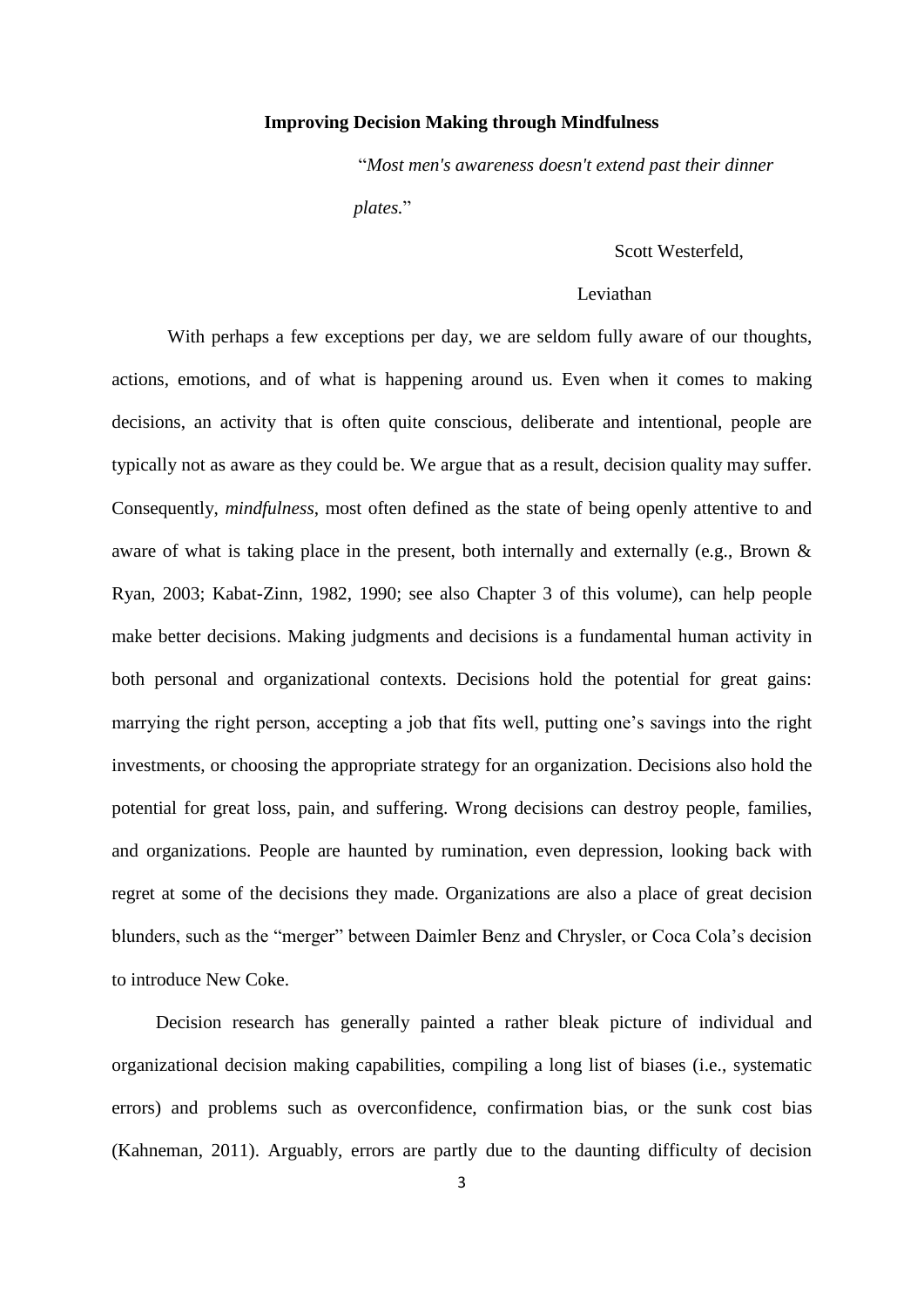making: the need to process large amounts of information with limited capacity and time, the need to be clear about one's values and objectives, and the need to make difficult trade-offs. We believe that if mindfulness helps even to a small extent to improve decision making, individuals and organizations stand to gain considerable accumulated benefits.

In this chapter, we explore various ways in which being mindful may affect our decisions. The questions we ask include: Does mindfulness help us recognize decision opportunities? Does it influence how we frame decisions? Can it make us more decisive and reduce decision deferral and decision avoidance? Does it lead to more ethical decisions? Can it help us appreciate uncertainty while allowing us to make decisions in the face of it? Might it facilitate the resolution of trade-offs? Does mindfulness reduce or increase intuitive biases in information processing?

With research in this area being still in its nascent phase, our main objective in this chapter is to think through possible effects and mechanisms of mindfulness in decision making and outline directions for future studies. We postulate that the concept of mindfulness traverses many of the diverse phenomena studied in judgment and decision making research. Although we invite readers to remain open-minded about possible adverse effects of mindfulness, we admit to believing that mindfulness holds great potential to improve human judgment and decision making in both personal and organizational contexts. Paradoxically, even though mindfulness is conceived as encompassing an attitude of non-judgment, we argue that it leads to better judgment – precisely by helping us to be less judgmental. Similarly, even though mindfulness entails an observing, witnessing stance that may be thought to imply passiveness, we explore the possibility that by reducing habitual, reactive behaviors, mindfulness may increase self-determination and thus ultimately be associated with *less* decision avoidance and *more choiceful* behavior.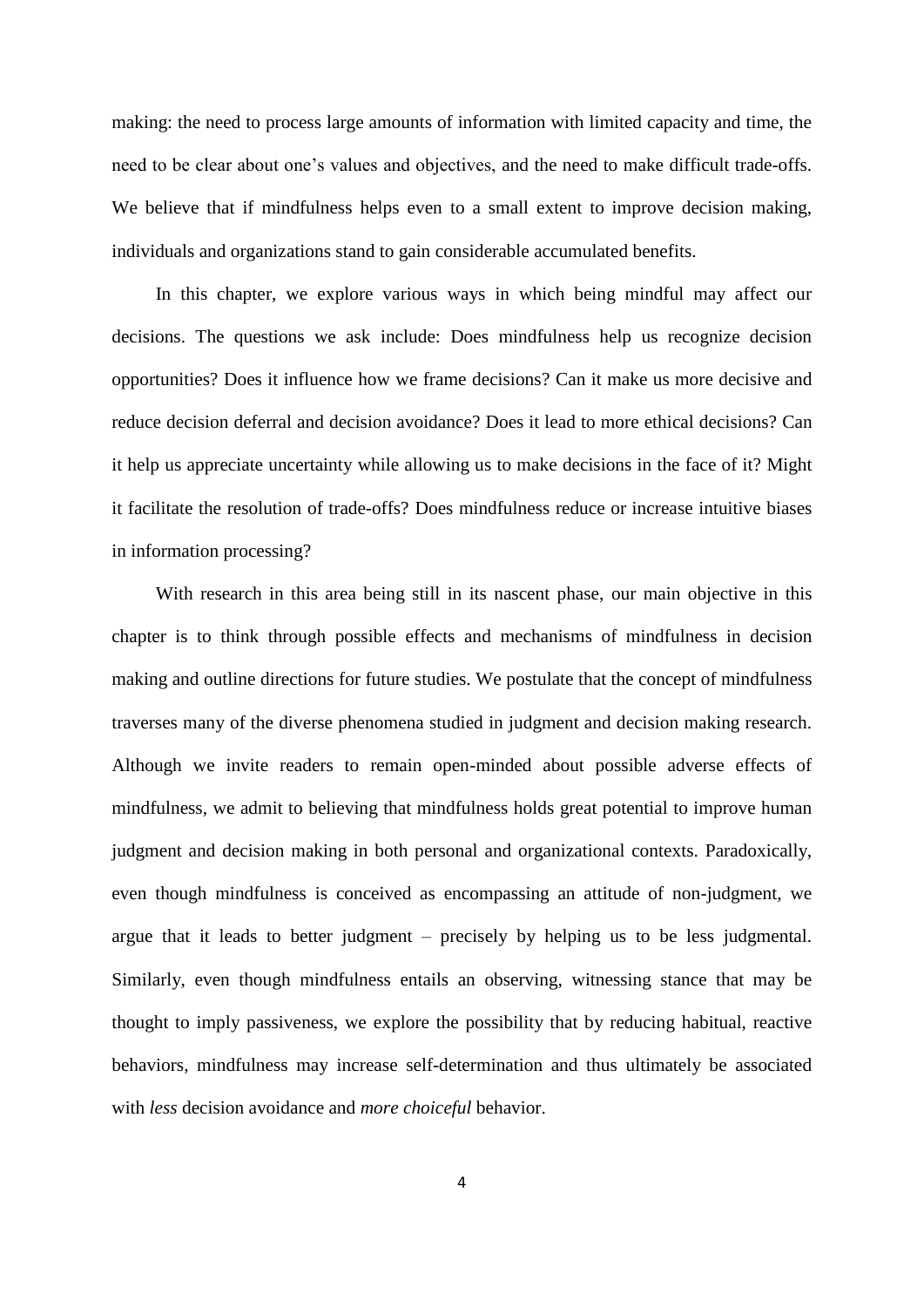We organized this chapter by decision process stages. Broadly speaking, a decision making process involves four stages: (1) framing the decision, (2) gathering and processing information, (3) coming to conclusions, and (4) learning from feedback (e.g., Russo  $\&$ Schoemaker, 2002). In what follows, we will think through the different ways mindfulness may be helpful (or not) at each stage of the decision making process. The elements of decision making that we consider at each stage are summarized in Figure 1.

> ------------------------------------ Insert Figure 1 about here ------------------------------------

During this journey, we will draw considerably on the metacognitive aspect of mindfulness whereby the emphasis is less on *what* is going on at the present moment but more on the individual's *awareness of*, or *noticing*, whatever is happening, both externally (i.e., in the environment) and internally (i.e., own thoughts, sensations, emotions). In other words, mindful decision making implies the ability to take a step back and to see oneself from a "balcony" – that is, the ability to maintain a certain distance from one's own thoughts and emotions and witness them impartially, without being fully absorbed by them (also referred to as *decentering* or *reperceiving*; Kabat-Zinn, 1990; Shapiro, Carlson, Astin, & Freedman, 2006; Teasdale et al., 2002).

Importantly, making every decision with conscious involvement such as when to breath in and to breath out or when to lift a leg to make a step forward would not be an efficient use of one's limited mental resources (Bargh & Chartrand, 1999). However, the importance of seeing oneself and the situation from the metaphorical "balcony" arguably rises dramatically with the importance and complexity of the decision to be made. Related evidence from a study conducted with nuclear power plant operators suggests that task complexity moderates the effect of mindfulness on task performance (Zhang, Ding, Li, & Wu, 2013). Dispositional mindfulness (as measured by the Freiburg Mindfulness Inventory, Walach, Buchheld,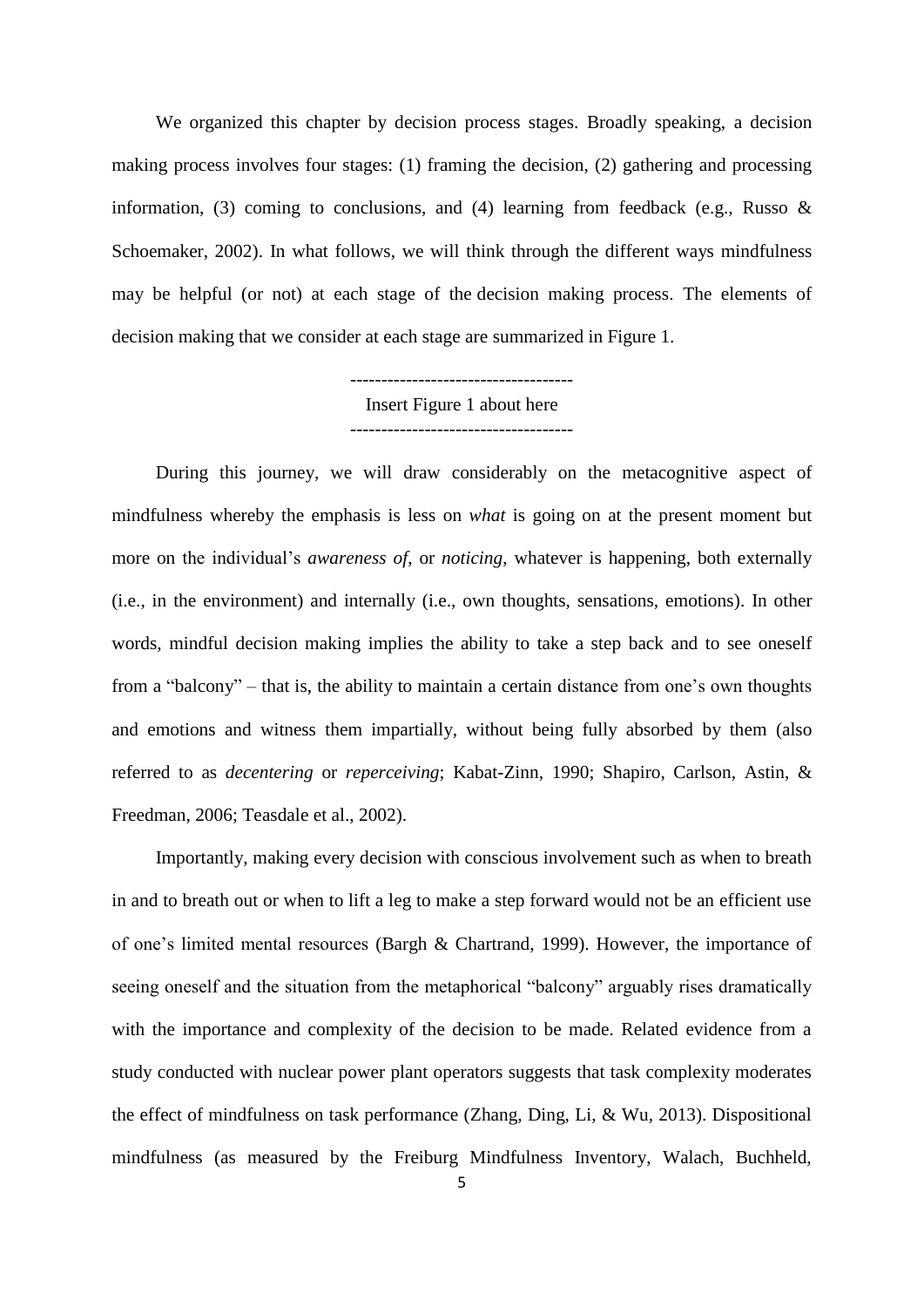Buttenmüller, Kleinknecht, & Schmidt, 2006) was found to be associated with better individual performance in complex but not simple tasks. In the latter, mindfulness may delay task execution. Apart from personal "big" decisions such as deciding which degree or career to pursue, which country and city to live in, as well as partner- and family-related decisions, we believe that many public policy and managerial decisions, including strategic decisions, fall under the category of complex decisions involving high-magnitude and/or long-lasting broad consequences, and thus can potentially be improved through mindfulness.

#### **Framing the Decision**

Decision framing is arguably the most important, foundational, aspect of decision making, yet it is often not given due attention by decision makers (Russo & Schoemaker, 2002). If a decision is framed poorly, even good execution will typically not lead to good results. We discuss the following aspects of decision framing that may be influenced by mindfulness: noticing when a decision should or could be made and when not, clarifying objectives and generating options, avoiding irrational escalation of commitment and the sunk cost bias, and recognizing ethical dimensions of decisions.

*Realizing there is a decision to be made.* Arguably, framing the problem starts with the realization that a decision exists. We posit that, to the extent that individuals and organizations are mindless, their judgments and choices are more habitual and reactive as opposed to proactive, and they are less likely to notice that there is a decision to be made. As a result, actors are likely to continue with the status quo, potentially missing important decision problems or opportunities. In contrast, mindfulness may enable actors to notice decision opportunities arise and actually *make a choice*, rather than just continuing with the status quo, or whatever they have been doing so far, which may not represent the best option going forward. Mindful decision makers are capable of recognizing their habitual reactions to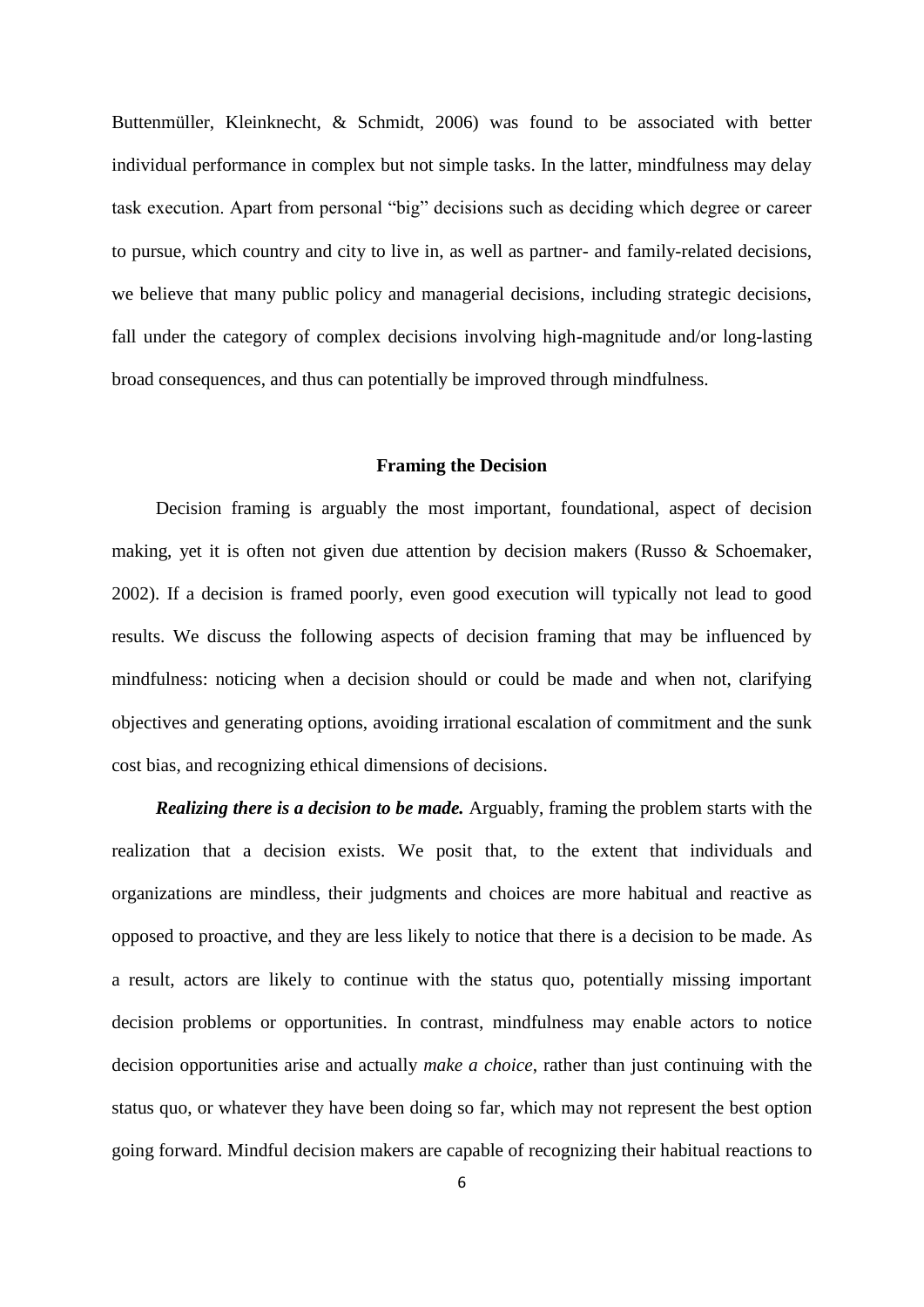certain "triggers" (e.g., conflict situation, angry customer) and by doing so, are less like to act automatically according to pre-established behavioral scripts. Consequently, they are more likely to perceive more choice and sense more freedom and self-determination in choosing their actions. Indeed, practicing mindfulness increases a sense of *choicefulness* (Brown & Ryan, 2003).

*Knowing what you want and option generation.* Decisions are often driven by the available options. For example, a headhunter may call a manager about a position, or a company is approached about an investment opportunity. Making choices between the option presented and the status quo exemplifies an option-driven approach to decision making. However, a more effective way to approach decisions is to start from understanding one's values and objectives, or goals, and from that clarity generate and consider options to achieve these objectives. Keeney (1994) argued that such a value-focused approach to decision making helps expand the set of options and leads to better decision outcomes, i.e., outcomes that achieve one's fundamental objectives. We argue that because mindful individuals are more aware of their values, needs, and goals, they are less reactive to situational cues (Brown, Ryan, & Creswell, 2007) and are more likely to approach situations as opportunities to fulfill their fundamental objectives. Moreover, recent evidence suggests that mindful individuals are more concerned with *internal* as opposed to *external* rewards such as an outward image they create of themselves (Ruedy & Schweitzer, 2010). This implies that mindful individuals are more likely to focus on the objectives they value *themselves* as opposed to socially desirable or acceptable objectives, such as status or success which may not lead to satisfaction of fundamental objectives such as wellbeing.

As a consequence of these processes, less mindful decision makers may be more likely to experience *post-decision regret* (Festinger & Walster, 1964), which occurs when people realize the course of action they have chosen brought them somewhere they do not feel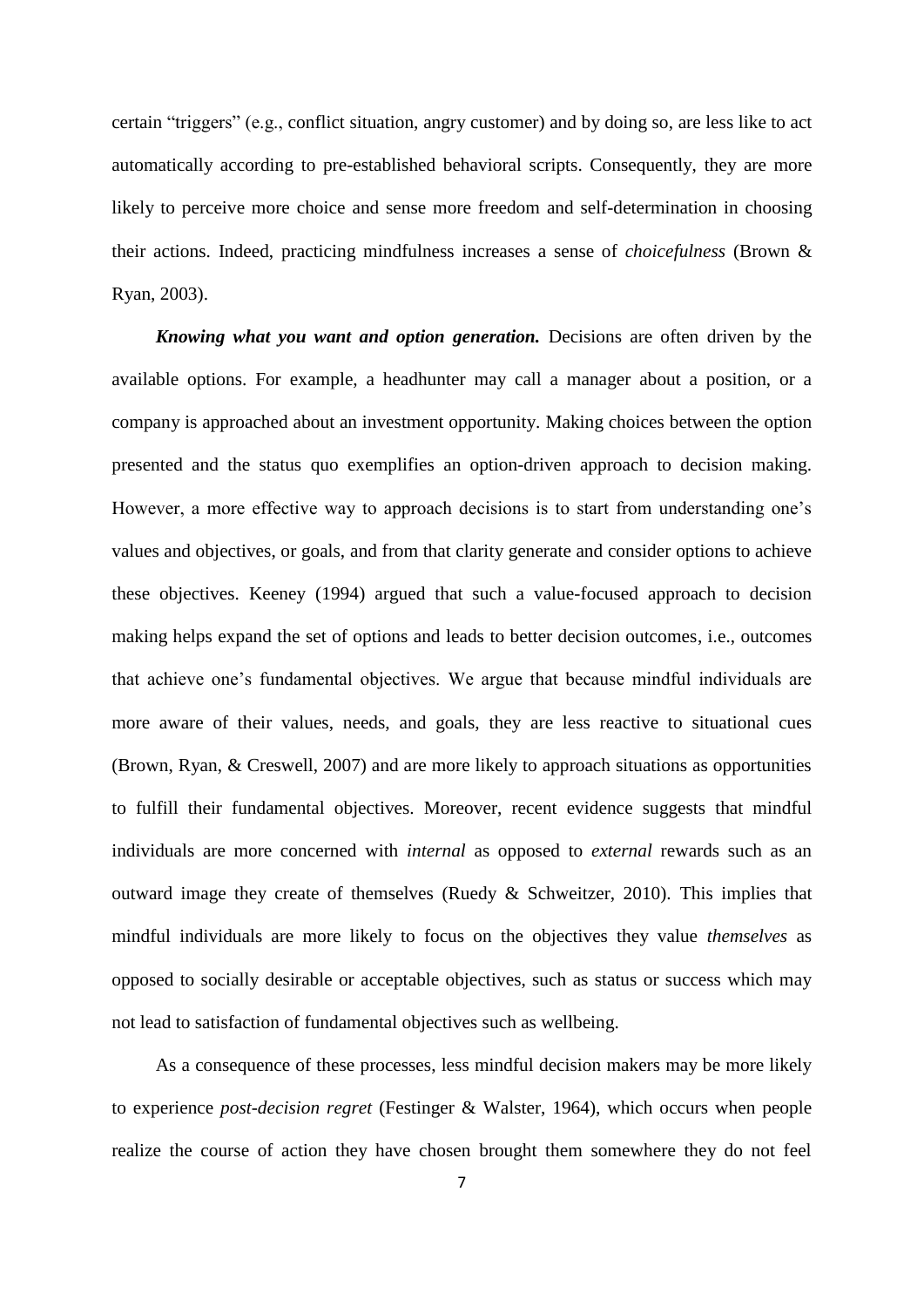comfortable at or somewhere they – themselves – do not really want to be. Because less mindful decision makers are less conscious of their internal objectives at the moment of making a decision, they may also be more likely to change their decisions frequently.

Mindfulness may also prevent premature and narrow problem definition. The "beginner's mind," associated with the open, non-judging aspect of mindfulness (Brown & Ryan, 2003; Kabat-Zinn, 1990), implies that the present moment is approached without predetermined views about what to do, but instead with a curiosity that can lead to a deeper examination of the decision situation. This in turn can lead to reframing completely the decision to be made so that this specific decision is viewed as a path within a more complete picture of a series of interdependent decisions, all linked by a common thread or objective. In general, inasmuch as mindfulness is associated with creativity (see Chapter 8), it should lead to generating more, more novel, and higher quality options. As the quality of options in the choice set has a strong influence on decision outcomes, this indirect effect of mindfulness can be of substantial practical importance.

Overall, mindfulness is likely to increase the number and quality of options being considered and help generate options proactively rather than only passively reacting to given options. We also posit that more mindful decision makers are more focused on pursuing their fundamental objectives. On the other side, mindfulness may hinder decision making if, as a consequence of a greater number of objectives considered by the individual, s/he is not capable of differentiating between less and more important objectives, and, as a consequence of a greater number of options considered, s/he is not capable of choosing one. In such cases, mindfulness may increase vacillation between options and slow down decision making or, in extreme cases, lead to decision paralysis. (We will come back to this question below when discussing how mindfulness may affect one's ability to make trade-offs.) On a related note, given that mindfulness implies heightened attention to the present, it is possible that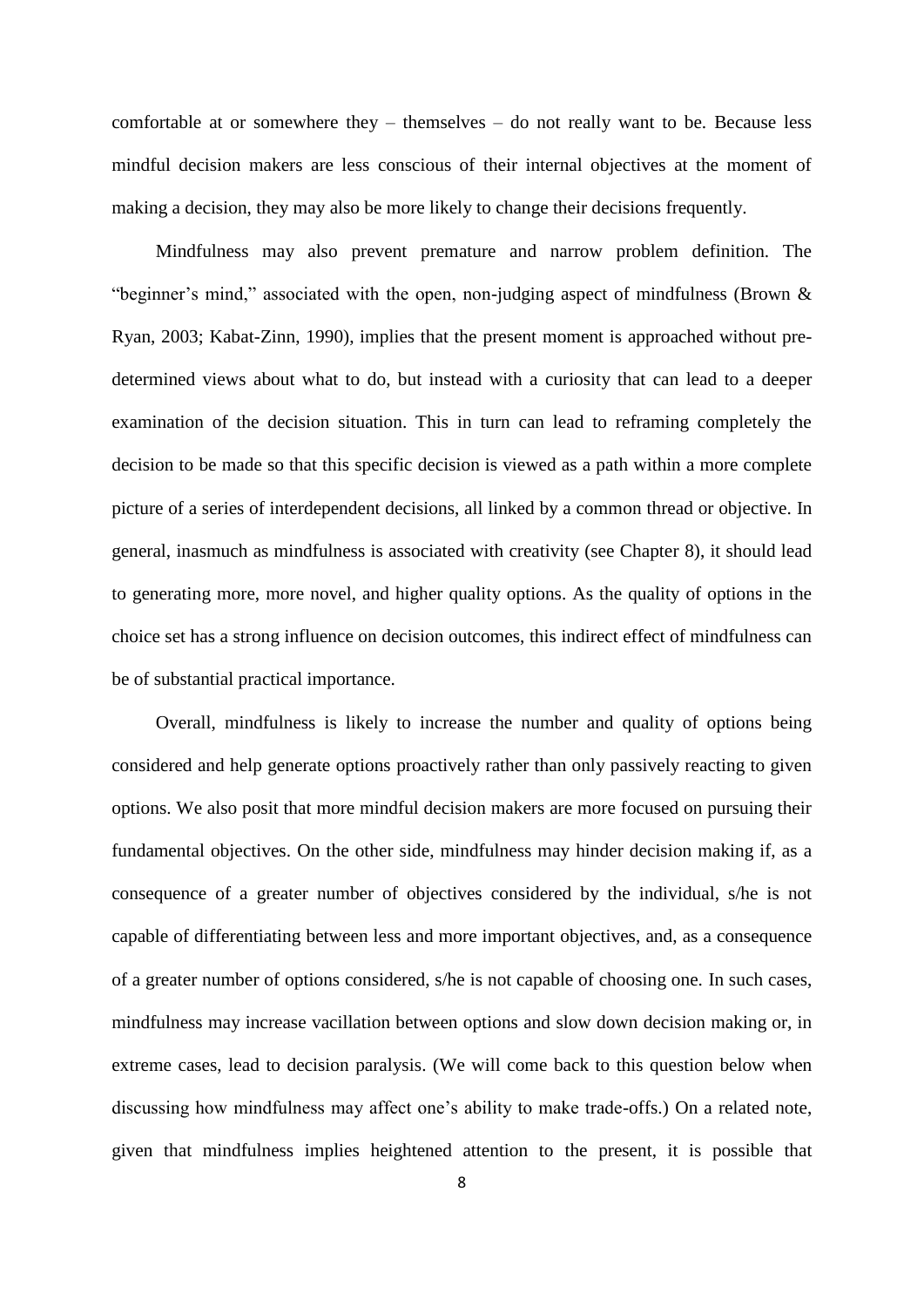mindfulness leads to giving priority to present rather than long-term objectives. Future studies should thus examine how mindfulness is linked to option generation, goal awareness, reliance on internal as opposed to externally defined goals and on present as opposed to longterm goals, post-decision regret, and decision reversals.

*Prioritizing decisions.* Mindfulness may also help decision makers differentiate between *necessary* and *unnecessary* decisions and thus allow redirecting the energy wasted on unnecessary, avoidable decisions to the necessary and important ones. In particular, sometimes decisions are made just because others (or the decision maker her/himself) expect the individual to "do something." In organizations, for example, newly hired managers are often expected to take action, to change something, when they start their mandate. Because mindfulness is linked to greater clarity and awareness of both the environment and one's own objectives, mindful decision makers will likely notice the social pressures to make a decision, but not necessarily act on them. As a consequence, more time will be dedicated to assessing the issues that do require action to ensure achievement of organizational objectives.

Similarly, mindfulness may help individuals realize when they spend too much time on "micro decisions," that is the decisions that have little if any consequence for their fundamental objectives and wellbeing in general. Such understanding will in turn liberate attentional and cognitive resources for more important, consequential decisions as well as reduce anxiety associated with a sense of being overwhelmed by decisions to be made.

*Reverting a failing course of action.* While we have argued above that mindfulness should lead to greater consistency across one's decisions because of a heighted salience of one's values and goals, mindfulness may also introduce some apparent inconsistency in decision making. In particular, mindfulness may help individuals realize when to discontinue a formerly chosen course of action. The phenomenon of *irrational escalation of commitment* and the related *sunk cost bias* make individuals persist in a failing course of action, project,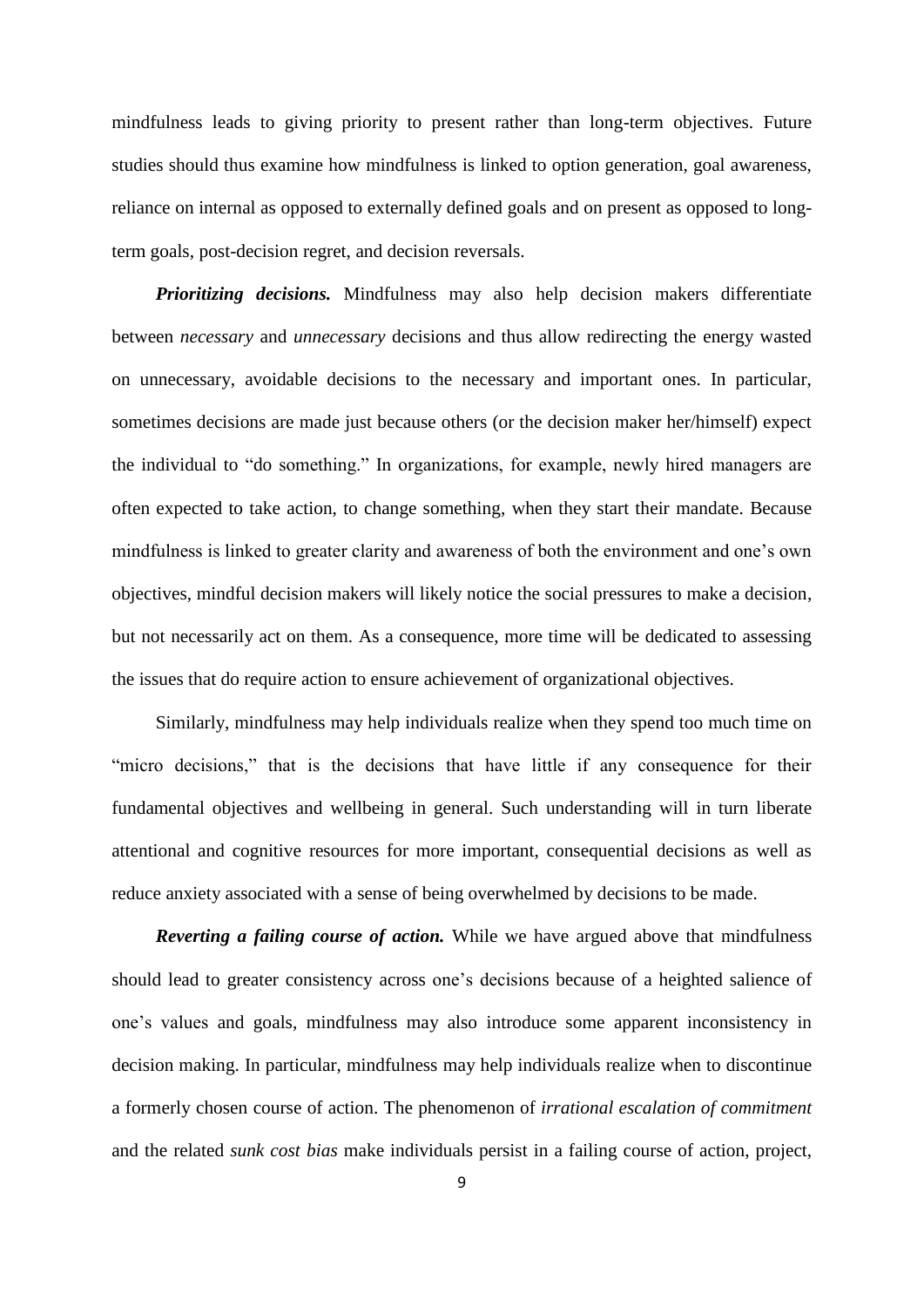career, or relationship not because a careful cost-benefit analysis suggests that it is the wise thing to do, but because they have already heavily invested in the course of action, emotionally, financially, or time-wise, and are unable to let go of the sunk costs (Arkes & Blumer, 1985; Staw, 1976).

Hafenbrack, Kinias, and Barsade (2013) have recently suggested that because mindfulness involves awareness of the *present* moment, mindful individuals are less likely to be fixated on sunk costs – incurred in the *past –* and less likely to experience anticipated *future* regret for giving up on the previously chosen course of action. Consequently, mindfulness should reduce the proneness to honor sunk costs. In support of this hypothesis, Hafenbrack and colleagues found that both dispositional (as measured by the Mindful Attention Awareness Scale (MAAS), Brown & Ryan, 2003) and momentarily induced (through a brief 15-minute breathing meditation exercise) mindfulness was positively related to letting go of sunk costs. Further, the effect was mediated by decreased focus on the past and future and consequently decreased state negative affect.

We believe that yet another process may contribute to the effect of mindfulness on irrational escalation of commitment. Staw and Ross (1978) argued that self-image concerns enhance the resistance to see sunk costs as actually sunk. When new evidence suggests the previously made decision should be changed, an individual may experience *cognitive dissonance* (Festinger, 1957) since revising a failing course of action implies recognizing that one was possibly wrong in the first place. To protect their self-image, less mindful individuals may be more likely to filter and interpret information in an overly optimistic manner to maintain the mistaken believe that the chosen course of action was indeed the right one. In contrast, mindful individuals are more likely to notice their personal "attachment" to past decisions and the uncomfortable feelings the criticism of these decisions generates. By reducing ego-involvement (Heppner et al., 2008; Lakey, Kernis, Heppner, & Lance, 2008),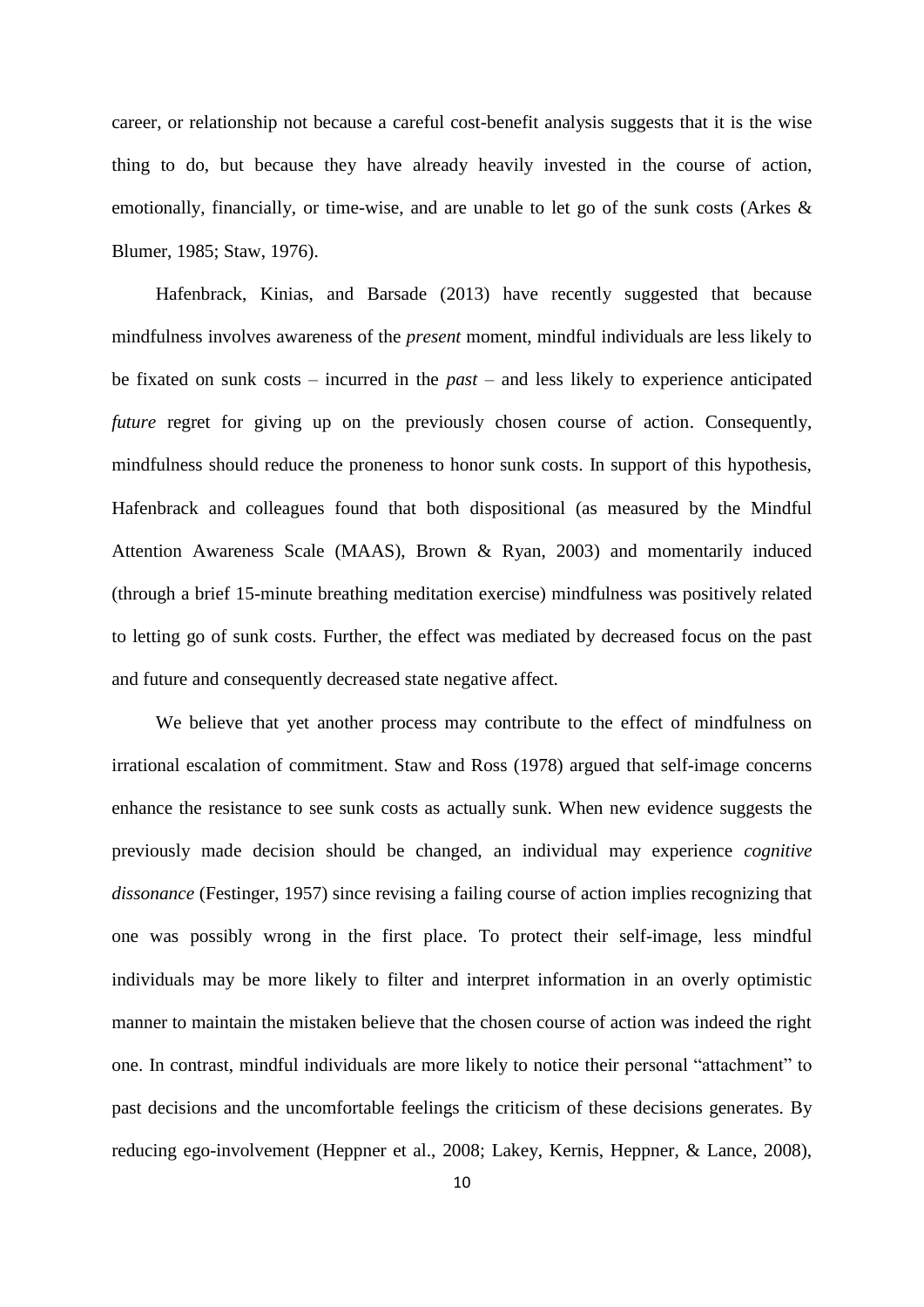mindfulness may diminish the sense of threat to self-esteem and help individuals tolerate these uncomfortable emotions or eliminate them altogether (Eifert & Heffner, 2003). Consequently, mindful individuals will be able to recognize when a course of action has failed and avoid further escalation of commitment without construing the reversal as a personal failure. Future studies could examine the possible mediating role of self-image concerns in the effect of mindfulness on proactively reverting commitment to a failing course of action.

*Recognizing ethical challenges.* Another aspect of decision framing concerns whether the ethical aspects of a decision are being recognized. We suggest that mindfulness should help individuals recognize the ethical implications of the decisions they face, which might go unnoticed when decision makers act "on autopilot." The notion of *bounded ethicality*  whereby people act unethically without being aware of it (Bazerman & Moore, 2009; Chugh, Bazerman, & Banaji, 2005) is consistent with the idea that heightened awareness is positively linked to ethicality. In support of this idea, research suggests a positive link between selfawareness and honesty (Bateson, Nettle, & Roberts, 2006; Diener & Wallbom, 1976; Haley & Fessler, 2005). Preliminary evidence in mindfulness research is also suggestive of a positive link between mindfulness and ethicality. For example, Ruedy and Schweitzer (2010) showed that mindful individuals are more aware of their ethical principles, more concerned about preserving their integrity, and engage less in unethical behavior (in their study: cheating) than individuals scoring low on dispositional mindfulness (as measured by MAAS). Thus, more mindful decision makers may be less blinded by instrumental considerations such as financial consequences of a decision (see also Rest, 1986) and more likely to act in accordance with their ethical/moral values.

An implication of the heightened ability to notice when one is about to do something that goes against one's personal values is that mindfulness might be closely linked to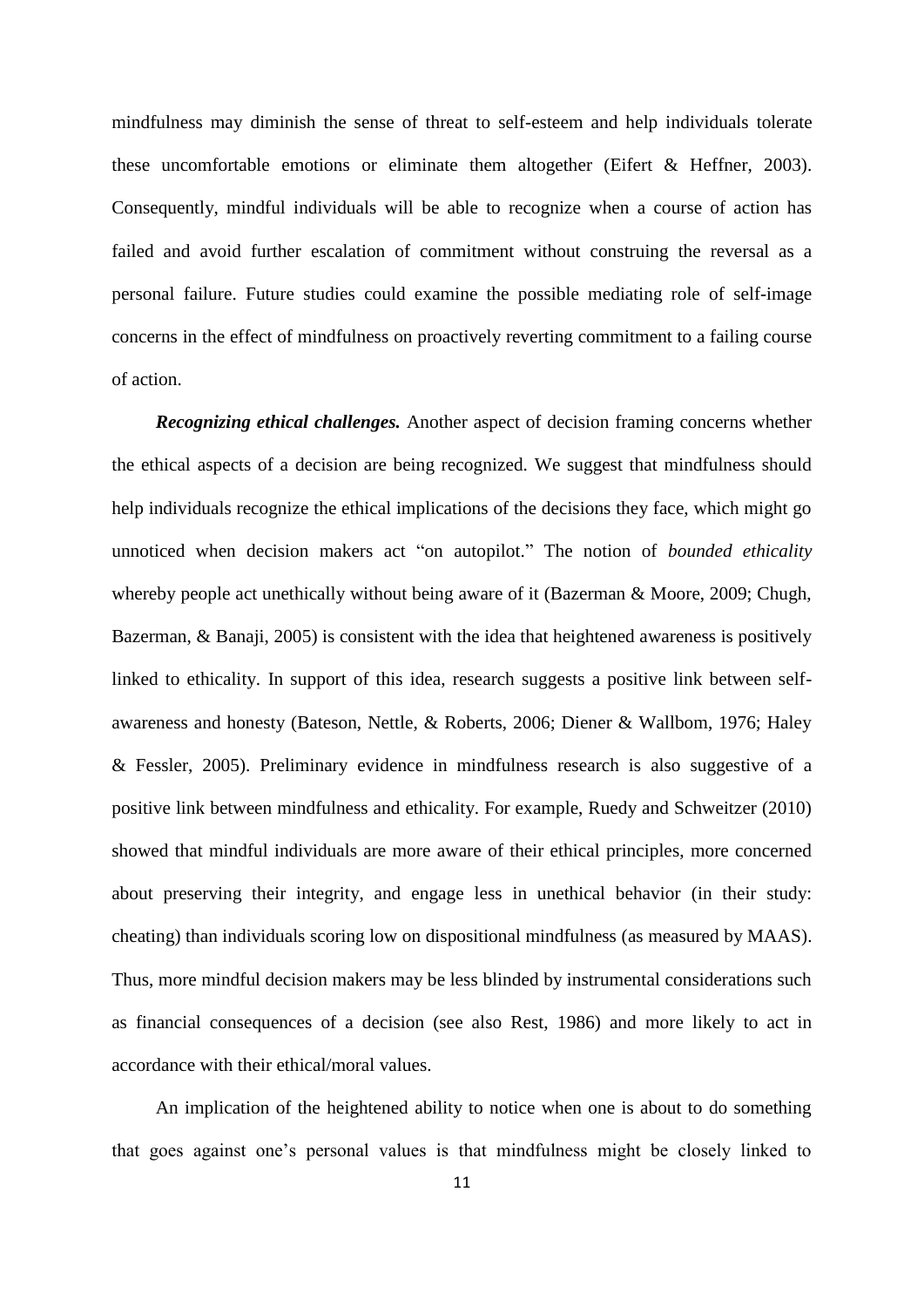*authenticity*, defined as "the unobstructed operation of one's true, or core, self in one's daily enterprise" (Kernis & Goldman, 2006, p. 294). Consistent with this suggestion, dispositional mindfulness (as measured by MAAS) has indeed been shown to correlate with dispositional authenticity (Lakey et al., 2008).

Nevertheless, it is not completely clear whether mindfulness is inherently connected to ethics. One can argue that mindfulness may facilitate antisocial decisions when these are aligned with one's antisocial values. However, preliminary evidence on both dispositional mindfulness (Beitel, Ferrer, & Cecero, 2005) and mindfulness practice (Shapiro, Schwartz, & Bonner, 1998) suggests that mindfulness enhances empathy and concern for others (Atkins, 2013). The effect might be due to the reverse relationship between mindfulness and egoconcerns (Heppner et al., 2008; Lakey et al., 2008). A natural consequence of the enhanced empathy and concern for others is that mindful decision makers should be more likely to incorporate others' interests into their choices and thus make balanced (as opposed to selfcentered) and comprehensive decisions aligned with a broad set of criteria. Further, recent evidence suggests that even brief mindfulness training improves working memory (Zeidan, Johnson, Diamond, David, & Goolkasian, 2010). This may allow mindful decision makers to remain aware of multiple objectives, rather than focusing on a single selfish objective.

In line with these ideas, Brown and Kasser (2005) showed that dispositional mindfulness (as measured by MAAS) is positively linked to ecologically responsible behaviors in diet, transportation, and housing choices. Future studies should examine directly the link between mindfulness, the extent to which individuals incorporate others' interests into their decisions, and the propensity to notice ethical challenges and make ethical choices. The potential of momentarily induced mindfulness and mindfulness training in this domain is especially promising for uncovering ways of increasing prosocial and ethical choices.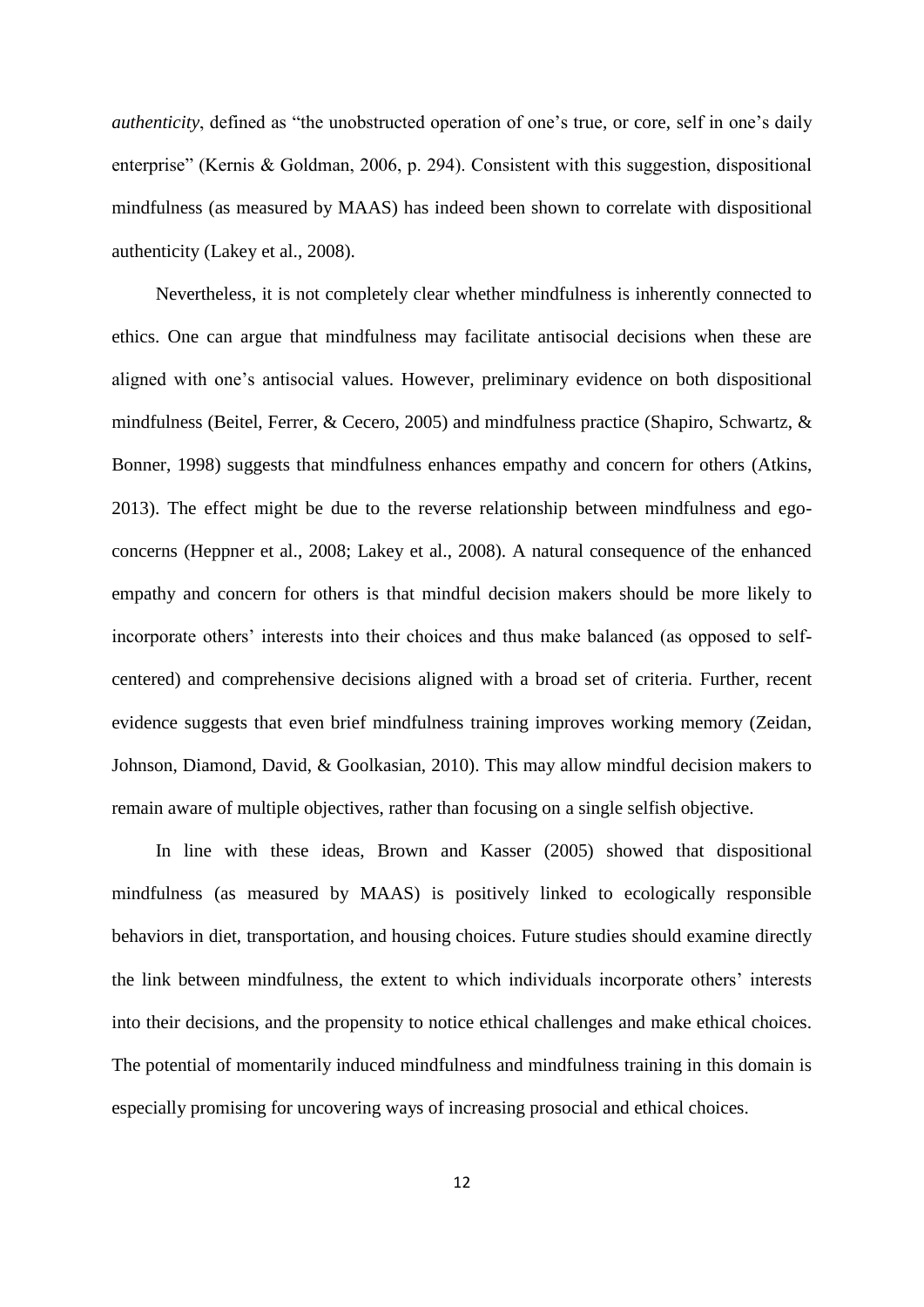#### **Gathering and Processing Information**

At this second stage of decision making, information about relevant options is being collected and processed. Two important aspects of this stage are of particular relevance to mindfulness: the quantity and the quality of information being collected and processed.

*Scope of information search.* Because mindfulness involves heightened attention (Kabat-Zinn, 1990) and because attention is a limited cognitive resource (Simon, 1945; Hogarth, 1987; Hogarth, 2001), mindfulness may leave less attentional resources for information search and therefore be associated with *less* extensive information search. In turn, less extensive information search implies higher chances that a relevant piece of evidence is overlooked and, as a result, the quality of the final decision may suffer. At the same time, research on decision heuristics, or cognitive shortcuts, shows that less information does not necessarily mean that the quality of a judgment or a decision is compromised and under certain circumstances, less may actually be more (e.g., Gigerenzer & Goldstein, 1996; Hogarth & Karelaia, 2007; Karelaia, 2006). Moreover, onerous information search may increase negative affect during the process, make decision makers rely more on external criteria to differentiate between what is important and what is not, and as a result, reduce their satisfaction with the final choice (Iyengar, Wells, & Schwartz, 2006). Thus, while mindfulness may be associated with less extensive information search, the overall effect on decision quality is unclear.

*Confirmation seeking and overconfidence.* On the other side, mindfulness is likely to be positively linked to the *quality* of information being used to make a decision. Because mindfulness involves open-minded awareness and observation (Brown & Ryan, 2003; Kabat-Zinn, 1990), mindful individuals are likely to assess information neutrally rather than filter it through their "lenses," which may be biased due to past experiences, cognitive limitations, and/or motivational biases. In support of this idea, Kiken and Shook (2011) found that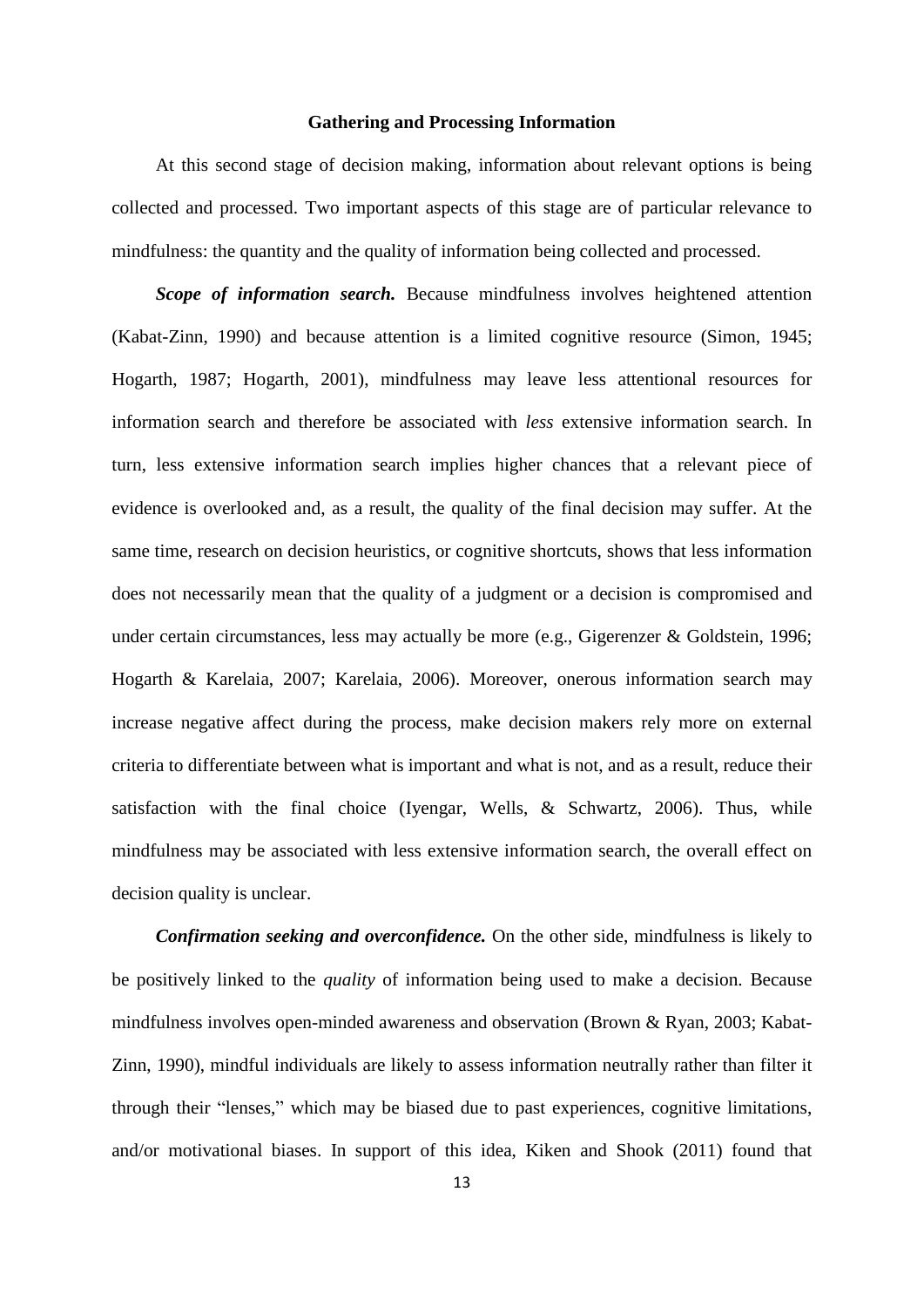mindfulness reduces negativity bias, or the tendency to weigh negative information more heavily than positive information.

We posit that mindfulness is negatively associated with *confirmation seeking* whereby decision makers selectively use information that confirms their initial thoughts and preferences (Bruner, Goodnow, & Austin, 1956; Klayman & Ha, 1987). By the same token, it seems plausible that mindful decision makers are more likely to recognize the limits of their knowledge, acknowledge that they might be mistaken, and thus manifest less *overconfidence* in their judgments and predictions than the general population, which has been shown to be notoriously overconfident across a wide range of domains (e.g., Klayman, Soll, González-Vallejo, & Barlas, 1999; Moore & Healy, 2008; Zacharakis & Shepherd, 2001).

Being mindful implies shifting how one relates to one's thinking and experiencing into the direction of non-attachment and realizing that any thought and feeling, including the uncomfortable thought that one might be wrong, is non-permanent and transitional (Kabat-Zinn, 1990). Consistent with this idea, mindfulness has been shown to reduce the fixation on protecting or enhancing self-esteem and to reduce ego-involvement (Heppner et al., 2008; Lakey et al., 2008). As a consequence, mindfulness should make it more likely that decision makers recognize and accept the possibility of being wrong. In turn, this should reduce the propensity to filter out information for the sake of maintaining a positive self-view at the cost of biasing judgment and lowering decision quality. In support of this idea, Lakey, Campbell, Brown, and Goodie (2007) showed that dispositional mindfulness (as measured by the MAAS) was negatively associated with overconfidence (as measured by individual calibration in a general knowledge task).

Further studies should provide additional evidence on the link between mindfulness and overconfidence in various domains as well as shed light on the mechanisms underlying such a link. It is important to note that positive illusions such as overconfidence can be functional in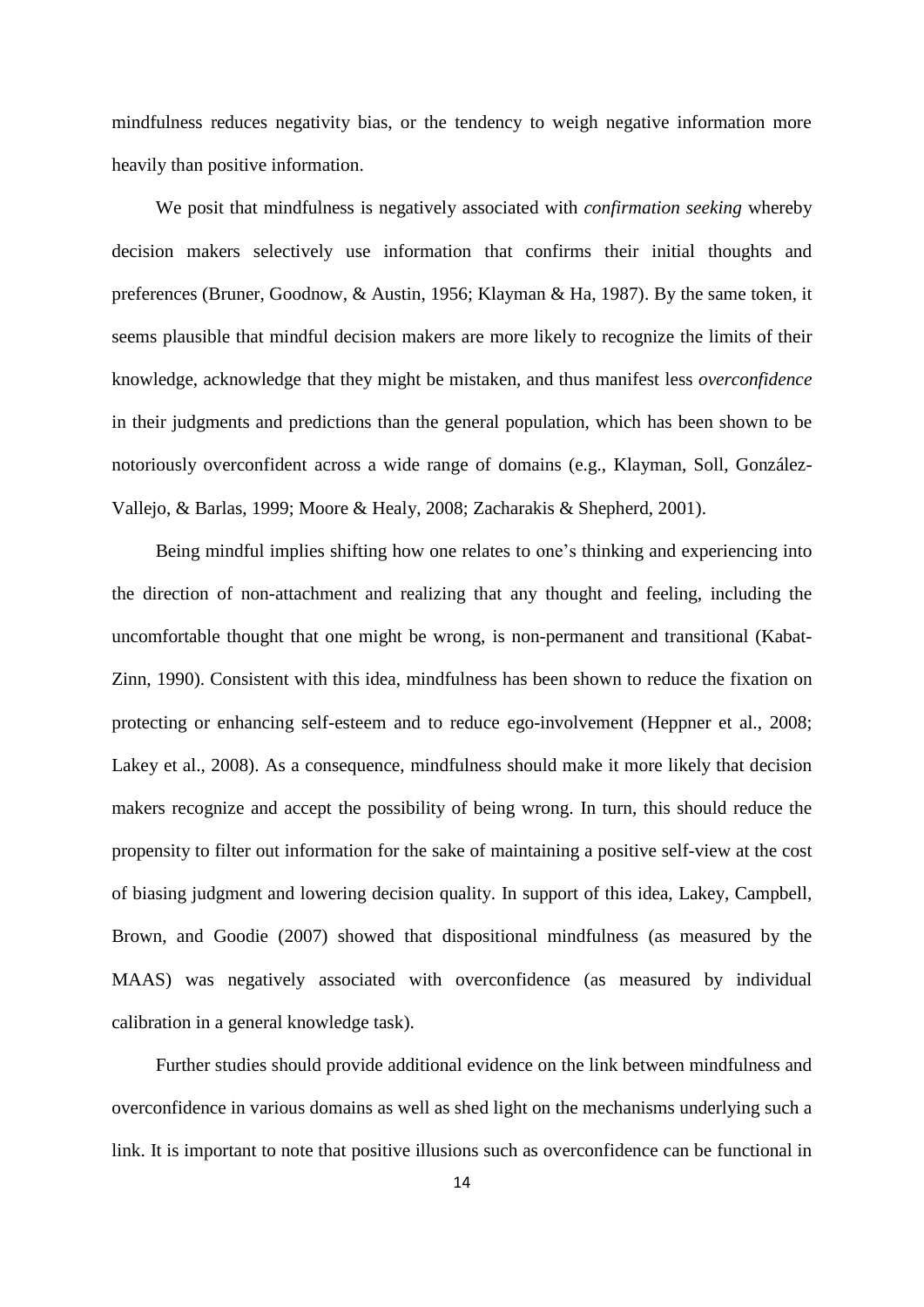the sense that they promote action and task persistence (Taylor & Brown, 1988). Given that mindfulness may lead to a less overconfident self-view, future studies should examine whether this reduction in cognitive bias (e.g., in prediction) also leads to low confidence concerning action (e.g., when a decision is being implemented or when one tries to convince others (Anderson & Kilduff, 2009; Russo & Shoemaker, 1992).

*Differentiating between relevant and irrelevant information.* Mindfulness can also increase the quality of information used for making a decision by helping decision makers to separate relevant information from irrelevant. If relevant information is used, whatever heuristics decision makers employ will often lead to decision outcomes comparable with those made by a more sophisticated decision process (Hogarth & Karelaia, 2007). A heightened ability to separate relevant information from irrelevant should also increase decision makers' ability to recognize when their judgment is blurred by stereotypes. For example, managers who have to select someone for promotion are often unaware how their implicit gender, age, or racial biases influence decisions (e.g., Banaji, 2001; Rudman & Borgida, 1995). They can also be blind to how ex-post rationalizations make the decision appear perfectly reasonable and justifiable and thereby reduce their sense of responsibility (Bandura, 1999). Mindful managers, however, may be more likely to defer immediate judgment and be more conscious of how certain personal characteristics of the candidate such as gender, age, or race, can bias assessment of candidates' performance, skill, and potential. Hodgins and Knee (2002) similarly proposed that individuals who are open to the present moment are less likely to show in-group biases and rely on stereotypic information when forming judgments. Exploring the link between dispositional and temporarily induced mindfulness and stereotyping – both implicit and explicit – seems to be a fruitful and important direction for further research.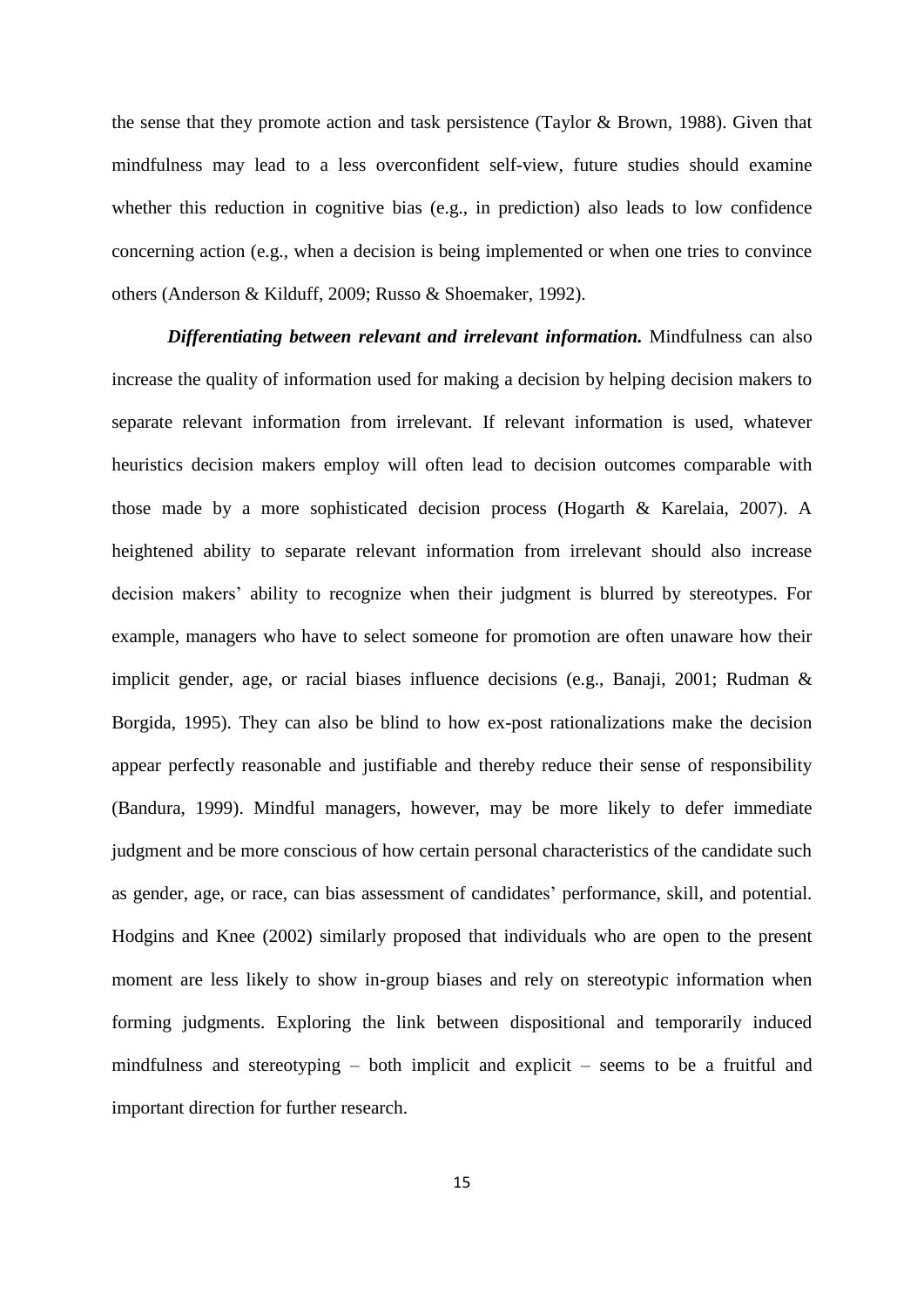The above discussion also suggests that despite its contemplative and non-judgmental nature, mindfulness might lead to more proactive, rather than passive, information search because mindful awareness should increase the likelihood that decision makers recognize when important information is missing and then actively search this information.

*Appreciating uncertainty.* An important aspect of the knowledge gathering stage is the appraisal of relevant uncertainties. A significant body of research shows that people often underestimate uncertainty associated with outcomes of their decisions (Kahneman, Slovic, & Tversky, 1982). On the one hand, through its focus on the present, mindfulness may reduce decision makers' ability to imagine how things can unfold in the future. Arguably, in some contexts, pessimistically playing out future scenarios (e.g., a lawyer or a manager thinking of everything that might go wrong) can improve decision making. On the other hand, it is also plausible that through its link with unbiased (or at least *less* biased) information processing (Brown et al., 2007; Kiken & Shook, 2011) mindfulness may help decision makers become more aware of uncertainty surrounding them. In addition, we posit that mindfulness prevents individuals from being paralyzed in the face of uncertainty. High *intolerance of uncertainty*  inhibits action leading consequently to decision delays or decision paralysis (Berenbaum, Bredemeier, & Thompson, 2008; Birrell, Meares, Wilkinson, & Freeston, 2011). Mindful awareness may help individuals recognize that their unease is caused by the perceived uncertainty associated with the decision and, further, observe their feelings with a sense of detachment, thereby reducing associated anxiety (Brown & Ryan, 2003; Hofmann, Sawyer, Witt, & Oh, 2010). These processes should result in making a (better) decision. Preliminary data we collected suggest that dispositional intolerance of uncertainty (Buhr & Dugas, 2002) is indeed negatively associated with dispositional mindfulness (MAAS),  $r = -0.35$ ,  $p < 0.01$ ,  $n =$ 78. Further research is needed to better understand how mindfulness may help appraise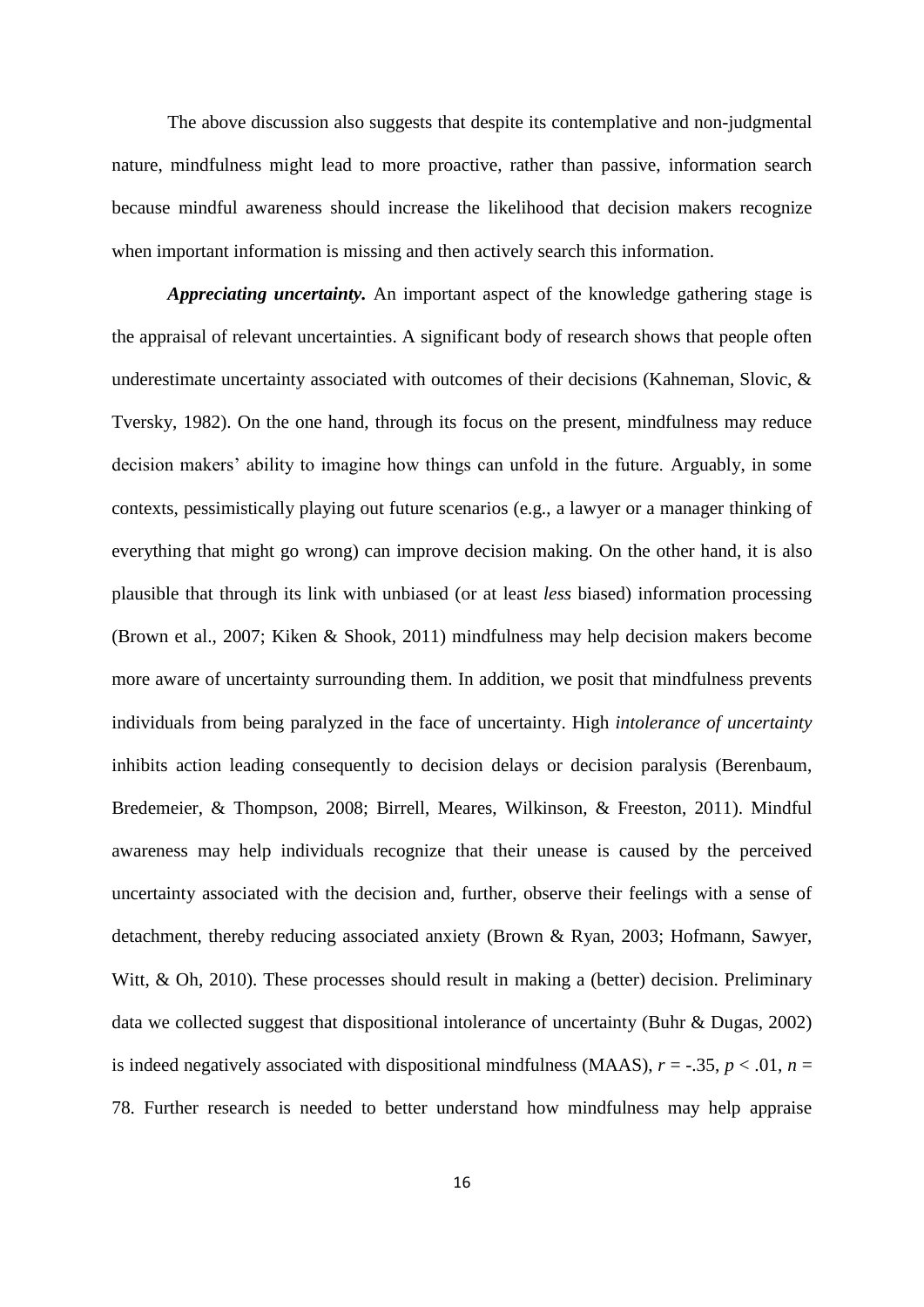uncertainty fully, deal with the negative affective states associated with it, and to act in the face of uncertainty.

High perceived uncertainty may also lead to excessive information search (Buhr & Dugas, 2002; Tallis, Eysenck, & Mathews, 1991) whereby individuals engage in data gathering beyond any reasonable level in an attempt to increase a sense of control or to avoid making a decision altogether. Mindfulness is likely to help decision makers recognize instances when they are involved in such unproductive data gathering and then channel their energy and time to more productive activities.

A related question is whether mindfulness may decrease *illusory pattern detection*. Whitson and Galinsky (2008) suggested that identification of illusory correlations in data is especially likely when significant randomness in the environment reduces a sense of control and increases the need for structure. In one of their experiments, participants were more likely to detect a false pattern in the information about a company in which they had a possibility to invest when the market was described as volatile as compared to when it was described as stable. It seems plausible that if mindfulness helps individuals to tolerate uncertainty better, mindful individuals should be less likely to detect false patterns and thus more likely to base their decisions on unbiased interpretations of data. On the other side, since mindfulness implies giving extraordinary attention to the present, it could lead to seeing *more* connections between events, actions, thoughts, and emotions, and thus ultimately increase the propensity to see false patterns. Future studies will allow for better understanding of the link between mindfulness and illusory pattern detection.

A more general related question is whether mindfulness might be linked to more risk seeking. On the one hand, it may  $-$  if it leads to greater recognition and acceptance of uncertainty as unavoidable. On the other hand, if mindfulness reduces defensive denial of uncertainty, it may lead instead to more prudent decision making. Recent evidence suggests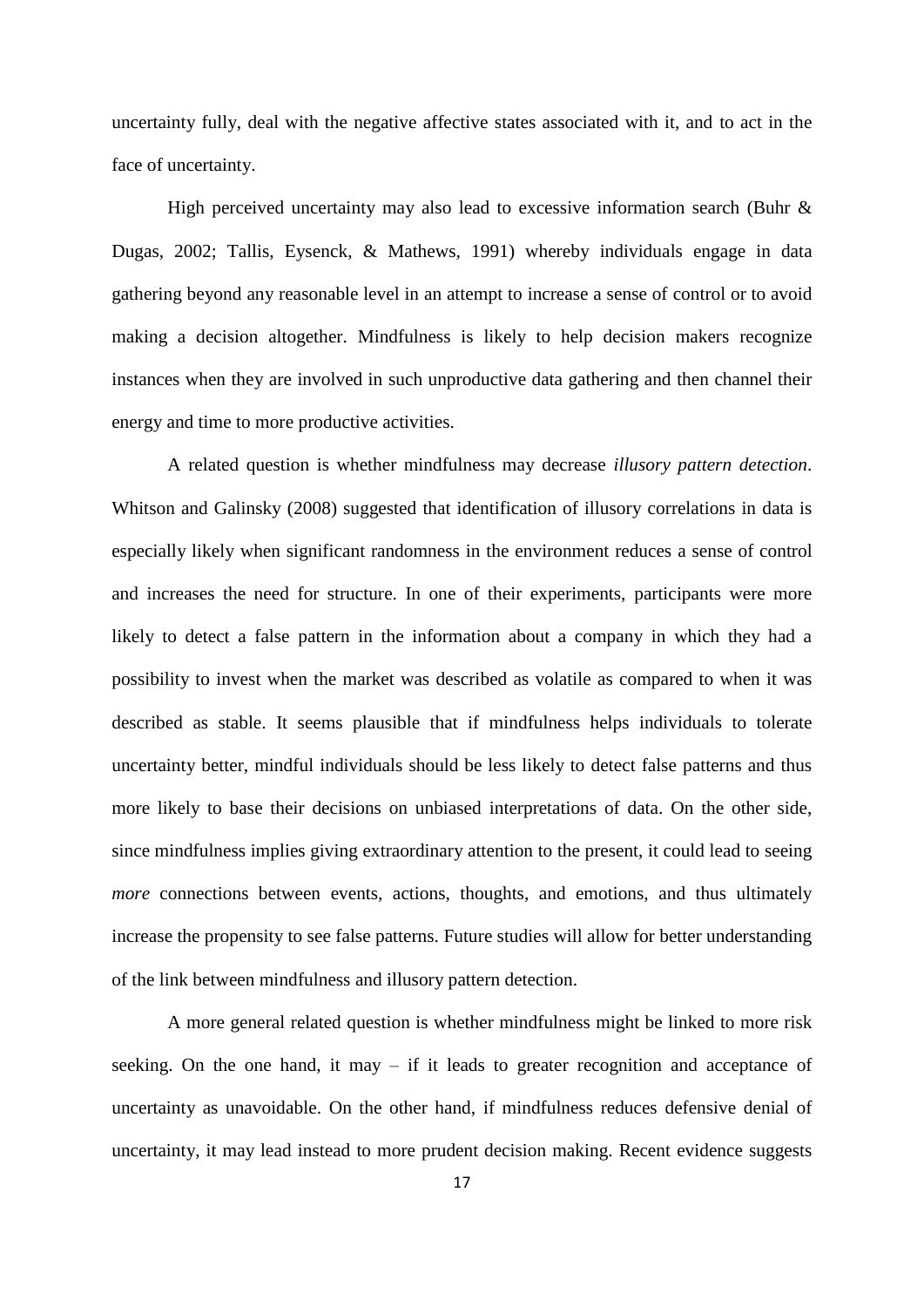that among frequent gamblers, people with higher dispositional mindfulness take less risk in an experimental gambling task (Lakey et al., 2007). Lakey and colleagues note however that risk taking in their study was not linked to any tangible consequence for participants. Future research is needed to better understand the effect of dispositional as well as temporarily induced mindfulness on the extent to which people are ready to embrace uncertainty across different domains, as well as the mechanisms behind such an effect.

#### **Coming to Conclusions**

*Reconciling intuition and analysis.* At this stage of decision making, a conclusion is drawn as to which course of action is chosen and then implemented. Such conclusions can be the product of deliberate, logical analysis or can be intuitively reached through a less conscious process. While good judgment and decision making requires using both intuition and systematic analysis (Hogarth, 2001), we believe that mindfulness can be especially helpful when intuition suggests a course of action different from the one favored by analysis. In such situations, it may be desirable to examine closely the discrepancy between intuition and deliberation, rather than ignoring one or the other.

One's intuitive judgment may be misaligned with the analytical solution because something in the current situation reminds the decision maker of a similar experience or situation and thus triggers an implicit reaction, which the decision maker is (yet) unable to explain. When the decision to be made is in the domain in which the individual has extensive expertise, the intuition is likely to provide a valid – and fast – input to the decision. However, intuitive judgment may not be of high quality when such domain-specific expertise is lacking (Hogarth, 2001). It seems plausible that mindfulness should help decision makers (1) be more aware of the instances when their intuition suggests a decision different from the solution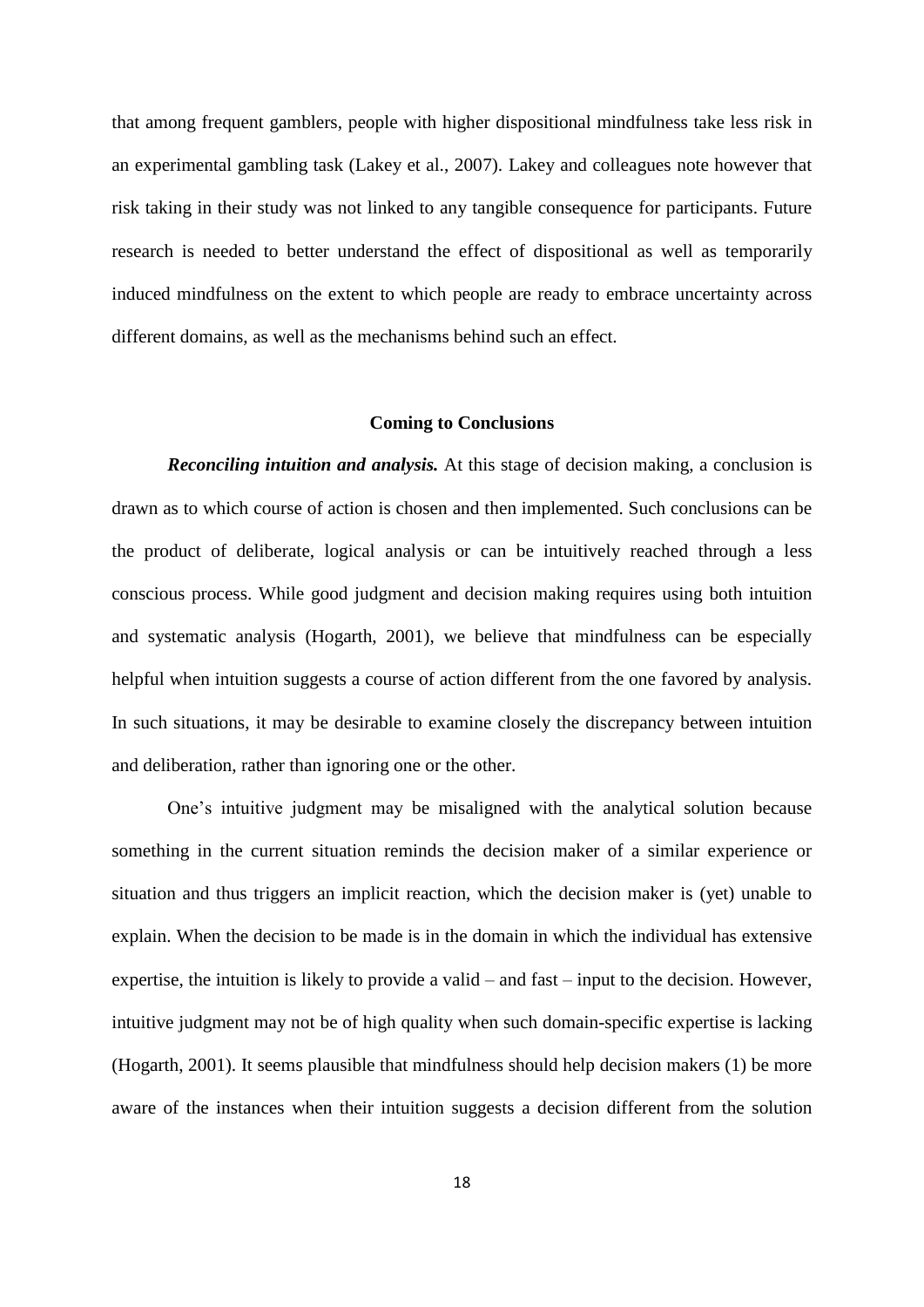emerging from the analytical appraisal of the situation and (2) evaluate whether this intuitive judgment is likely to be valid.

*Making trade-offs.* Choosing one course of action requires making trade-offs if none of the generated options dominates the other available options. Trade-offs make decision making especially challenging (Luce, Bettman, & Payne, 1997). Struggling to make tradeoffs may lead to indecision whereby decision makers reduce the negative affect associated with missing out on something in exchange for something else by postponing the decision or avoiding it altogether (Luce, 1998; Tversky & Shafir, 1992). Decision deferral and avoidance are indeed widespread (Anderson, 2003). Because mindfulness involves a non-judgmental attitude and because making trade-offs requires making judgments with regard to attributes that characterize alternatives, one could argue that mindfulness should reduce the ability to make trade-offs. Similarly, as pointed out above, because mindfulness makes it more likely that the decision maker is aware of multiple objectives as opposed to a single goal, it may increase vacillation and doubt.

However, there are also reasons to expect the opposite. First, mindfulness is linked to emotional self-awareness, and being able to recognize one's emotions and see them as information helps in making trade-offs and is positively related to decisiveness (Damasio, 1994; Dulewicz & Higgs, 1999). Second, mindfulness is likely to help decision makers regulate emotions triggered by the conflict associated with making trade-offs: observing emotions as an ever-changing flow allows one to disassociate from them and thereby experience them with a greater ease, no matter how uncomfortable the emotions are (Eifert & Heffner, 2003). Consequently, making a choice should become easier. Finally, as we have argued above, mindfulness should be associated with a heightened awareness of one's values and priorities. Value awareness can also help in making trade-offs by increasing the clarity regarding which attributes are important in a given situation (Anderson, 2003).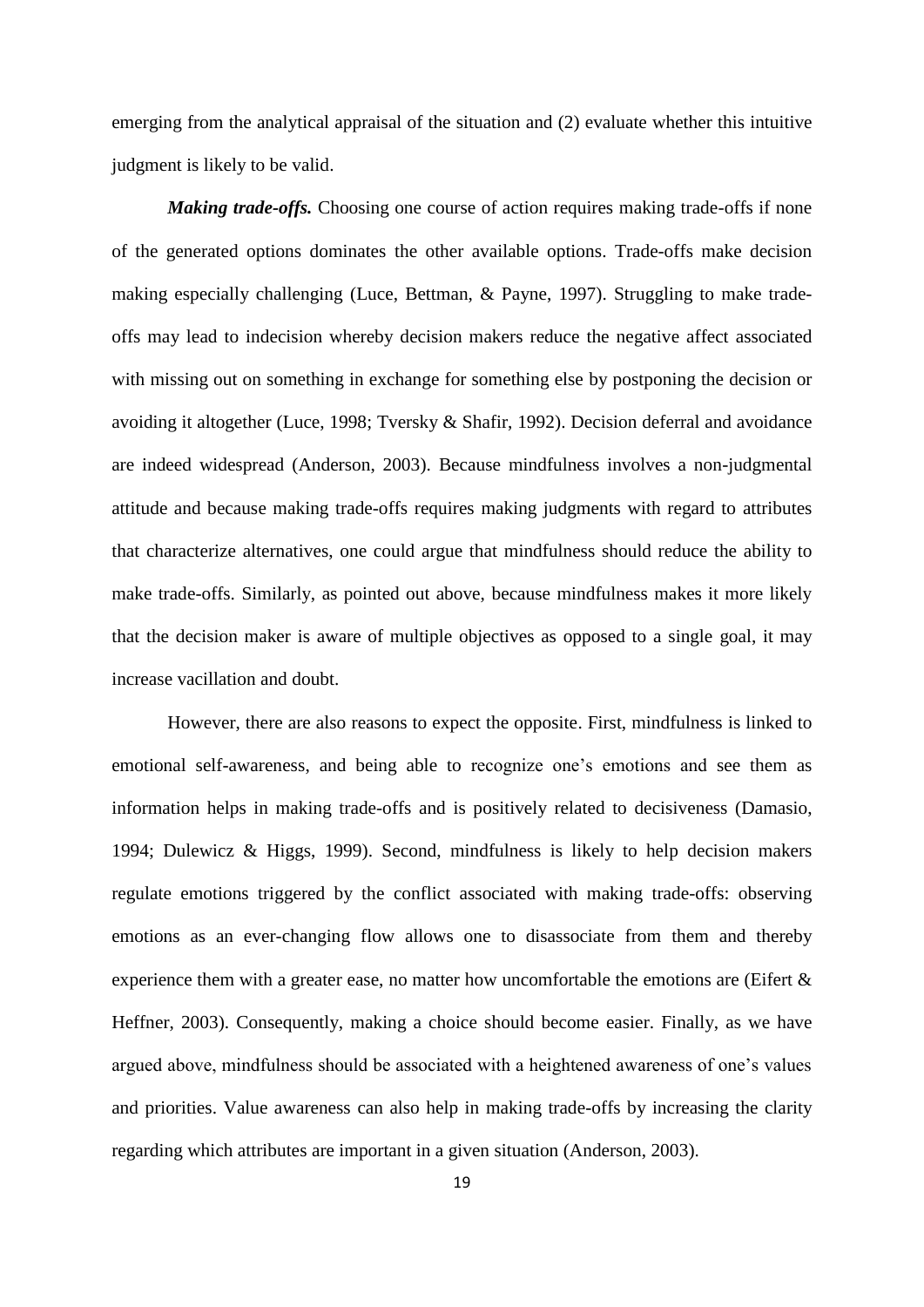An important trade-off dimension is intertemporal whereby immediate benefits and costs have to be traded off with future benefits and costs. Given its present orientation, mindfulness may lead to more discounting of future consequences, resulting in choices that favor the present over the future. On the other side, as mindfulness is related to better emotional and behavioral self-regulation (Arch & Craske, 2006; Brown et al., 2007; Goodall, Trejnowska, & Darling, 2012; Lakey et al., 2007), it may also enable decision makers to forgo immediate gratification in exchange for higher future benefits. The evidence to date from delayed gratification research suggests that the ability to self-regulate in situations involving intertemporal trade-offs is developed in early childhood and is linked to superior coping competencies, academic achievement, and other positive outcomes later in life (Shoda, Mischel, & Peake, 1990; cf. Kidda, Palmeria, & Aslina, 2013). The potential role of mindfulness training in tuning one's ability to delay immediate gratification and make intertemporal choices clearly deserves scholars' attention.

*Implementing decisions.* Once a decision is made, it has to be implemented. We have argued above that being mindful helps decision makers factor their objectives into their decisions. As a consequence, mindful decision makers should be less likely to revert their choices and more likely to implement them. On the other side, because mindfulness implies taking an observing, witnessing, and possibly accepting stance, it may slow down or altogether prevent implementation through a more passive stance. However, it has also been argued that mindfulness should not be construed as inaction but as a process that precedes action. In particular, Salzberg (2011) suggested that an action is only possible when the current state is appraised and a need for change is recognized, and this is where mindfulness is especially helpful. While much remains to be done to understand how mindfulness is linked to decision implementation, recent research suggests that mindfulness may indeed help translate intentions into actions. For instance, Chatzisarantis and Hagger (2007) showed that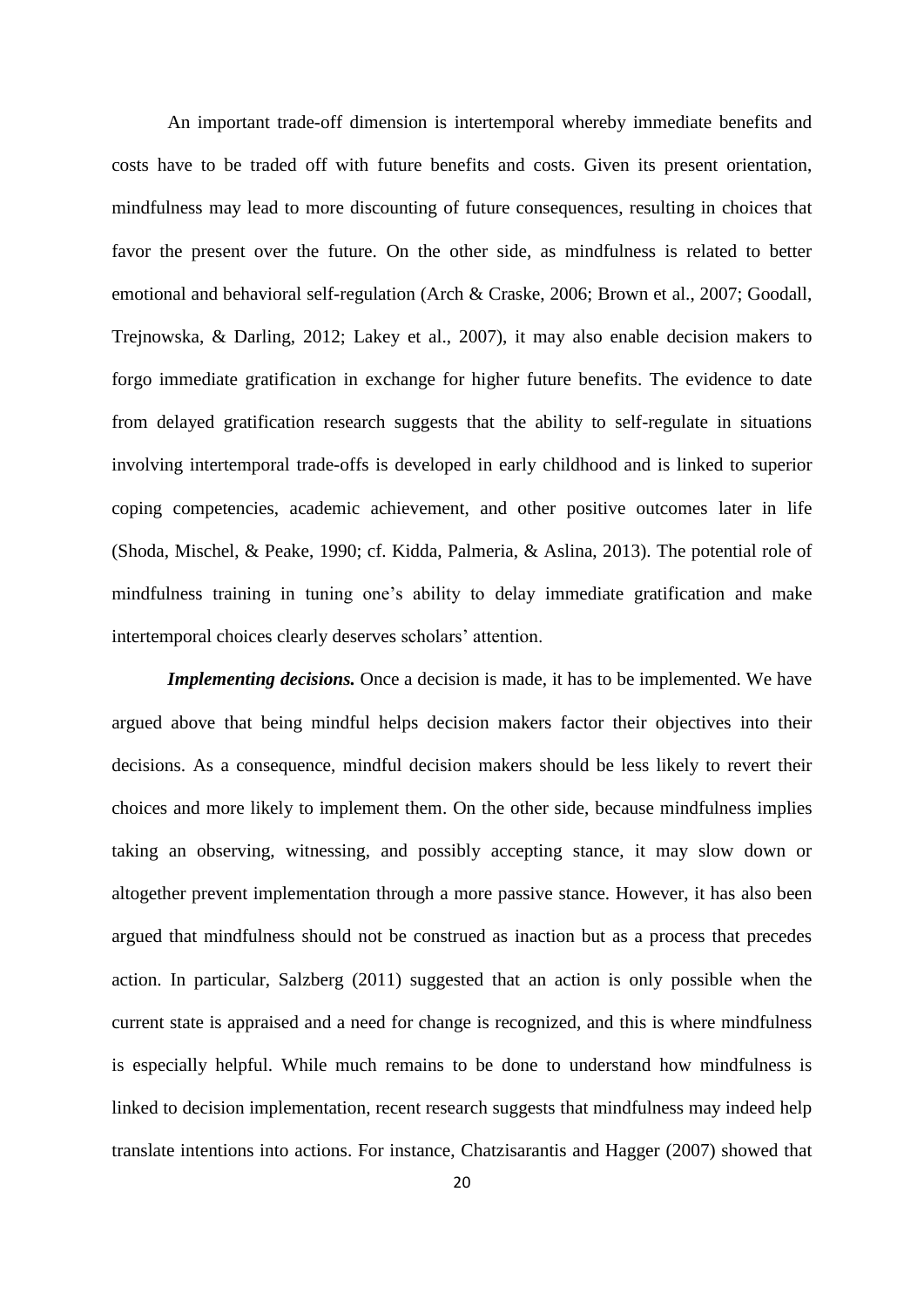dispositional mindfulness (MAAS) moderated the intention-behavior gap in a leisure-time physical activity context such that more mindful individuals were more likely to align their behavior with their intentions.

#### **Learning from Feedback**

This last stage of decision making is arguably the most important for improving one's decision making prowess in the long run and yet, paradoxically, it is often neglected by decision makers (Russo & Schoemaker, 2002). Learning from past decisions, refining the decision making process, and "educating intuition" (Hogarth, 2001) is facilitated if the decision maker (1) has access to complete, quick, and accurate feedback on the outcomes of past decisions *and* (2) processes this feedback unbiasedly.

*Awareness of learning structures and openness to feedback.* Because of heightened awareness, mindful individuals may be more likely to recognize when the *learning structure*  of their decision environment (Hogarth, 2001) is not conducive to learning. This is the case, for instance, when individuals have access to the feedback on the chosen course of action but are oblivious to the consequences of the foregone course(s) of action (e.g., the applicant hired versus the applicants not hired), or when the outcome is a sum of both individual skill and effort and other factors such as luck (e.g., successfully investing in the stock market). Being more aware of the limitations of available feedback, mindful individuals may be more likely to actively seek for missing feedback and correct for noise and other factors when interpreting feedback.

However, awareness of feedback limitations is not sufficient for effective learning. To learn from experience, individuals have to be open and receptive to whatever information they receive about their performance/outcomes, including negative information. We propose that mindfulness is related to more openness to feedback, especially negative one. One reason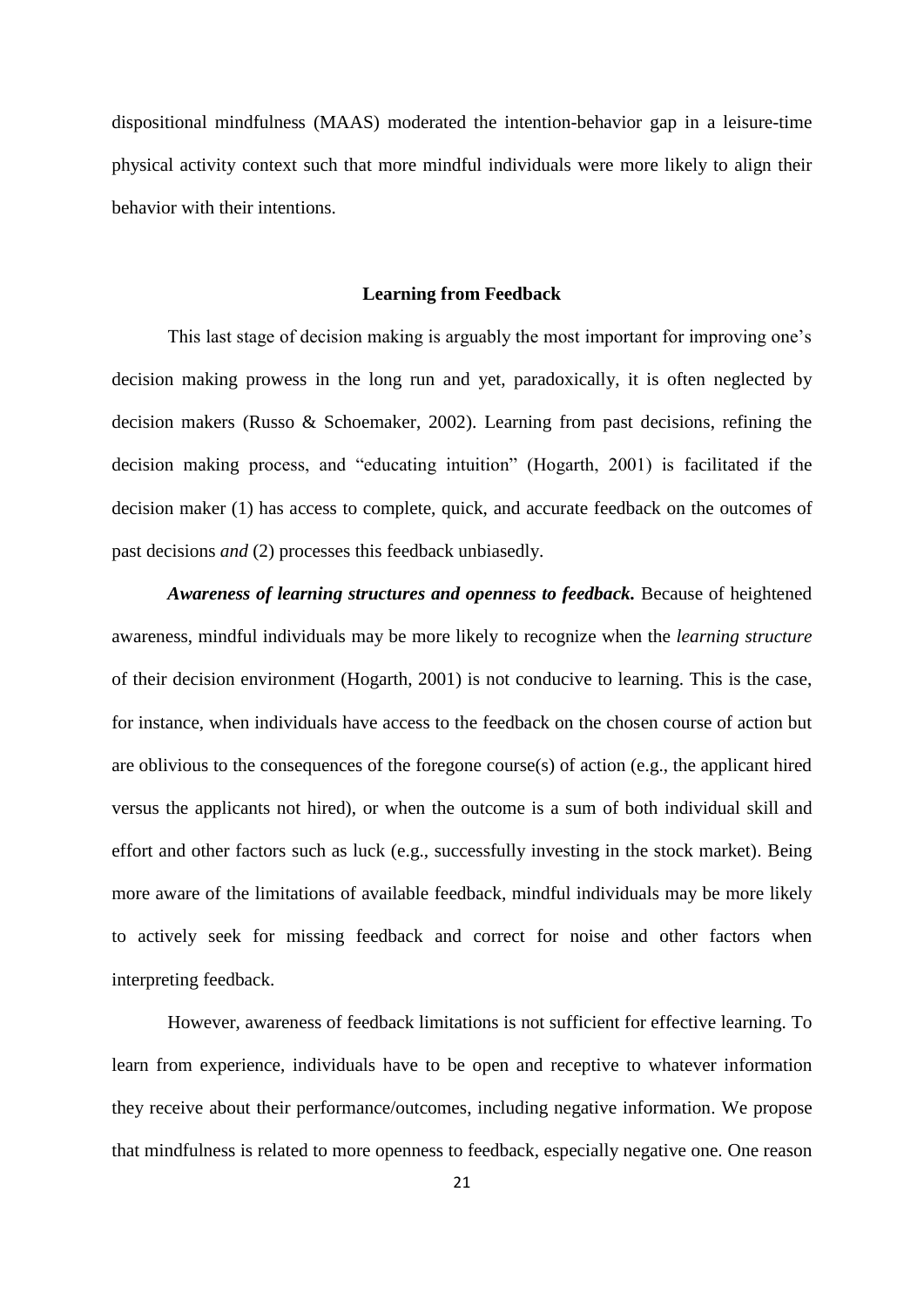behind high reactivity to positive and negative feedback is chronically high ego-involvement (Kernis, 2003). When self-esteem is fragile and contingent on external reinforcement, any negative feedback or experience becomes potentially self-threatening. Because mindfulness is a state of open-mindedness and non-evaluative awareness, mindful individuals, as noted above, experience less ego-involvement and are better able to disengage from self-concerns (Brown et al., 2007; Heppner et al., 2008). Consequently, they are less likely to experience negative feedback as self-threatening and thus are more likely to be open to it (Heppner & Kernis, 2007) and to see all facts as "friendly" (Rogers, 1961, p. 25). These arguments imply that mindful individuals are more likely to accept both positive and negative feedback and proactively look for feedback on their decisions. As a consequence, they will be more likely to refine their judgment, improve their future decisions, and ultimately improve their intuition.

*Self-serving attributions and learning***.** We further suggest that mindfulness is related to unbiased processing of feedback information. It is well documented that individuals often misinterpret outcome feedback. The *self-serving bias* (Miller & Ross, 1975) in attributions of causality refers to the widespread tendency to attribute successes to internal factors such as skill and judgment while attributing failure to external factors such as "bad luck." One reason for the self-serving bias is the need to enhance personal self-worth (Shepperd, Malone, & Sweeny, 2008), and the self-serving attributions of success and failure can be aggravated by ego-involvement (Miller, 1976). Because mindfulness reduces ego-involvement, mindful individuals should be less likely to make self-protective biased causal attributions of their successes and failures. Hodgins and Knee (2002) made a similar argument by suggesting that openness to ongoing experience (which characterizes mindfulness) results in less cognitive defensiveness, including the self-serving bias. This reasoning implies that mindful individuals are less likely to develop unjustified overconfidence in their skill and decision making ability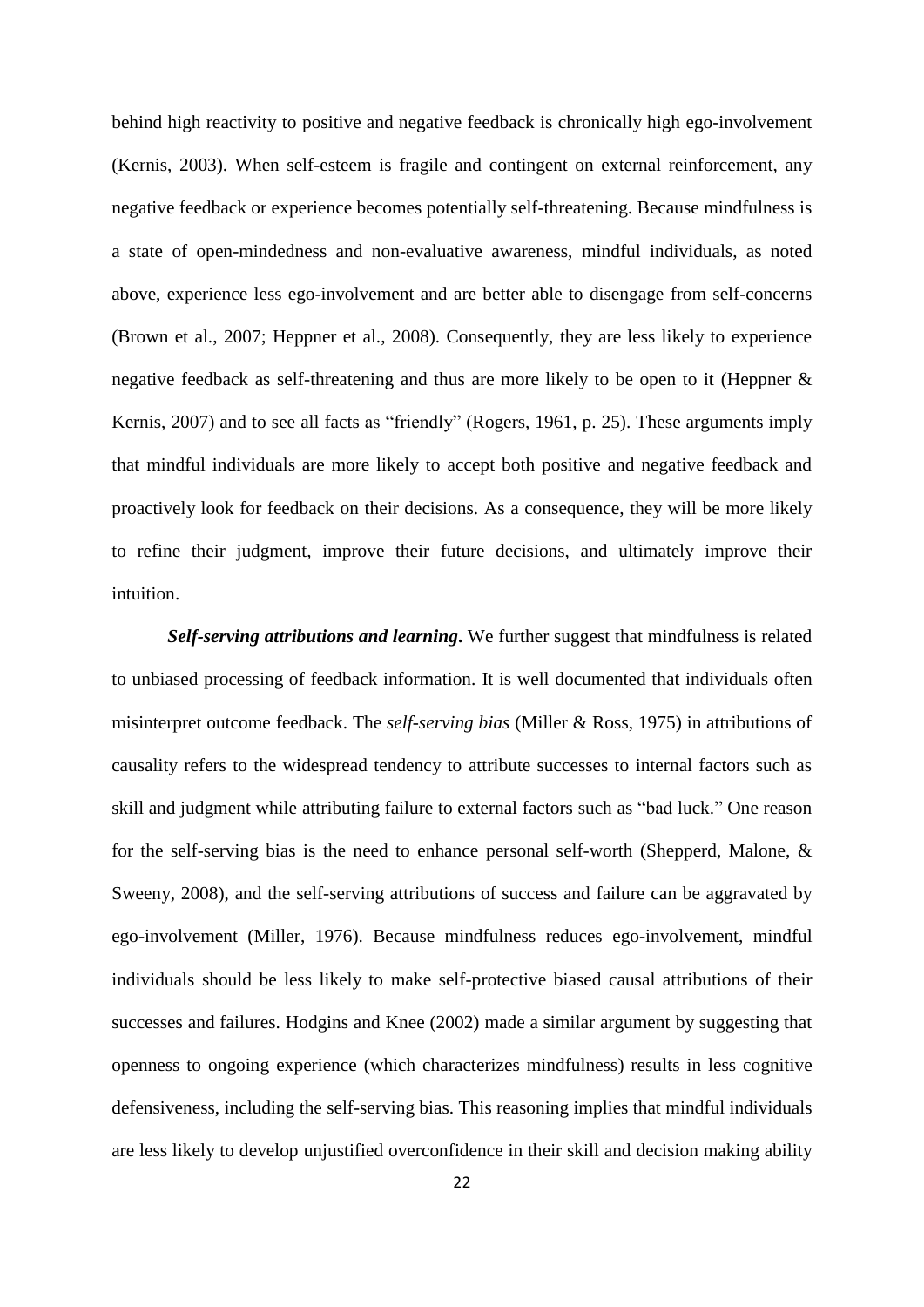after a series of past successes and are more likely to remain humble when facing new decision problems. Future studies should examine directly how mindfulness is related to feedback interpretation, the self-serving attribution bias, overconfidence, and learning in repeated decisions.

#### **Conclusion**

While few of us are fully mindful of what is happening in the present moment, the good news is that the potential for improvement is huge. Mindfulness does not only have a positive effect on health and wellbeing, but also, as we have discussed in this chapter, is likely to improve one's ability to make high-quality judgments and decisions. The many avenues for future research discussed in this chapter have high potential for addressing a recent call for more studies on how to reduce biases in judgment and improve decision making (Milkman, Chugh, & Bazerman, 2009).

We have proposed that mindfulness can help individuals at each stage of decision making (Russo & Schoemaker, 2002). At the stage of *decision framing*, mindfulness is likely to increase one's awareness of the possibility (or the necessity) to make a decision and mitigate the sunk cost bias. It may also increase goal awareness thereby enhancing decision consistency with one's objectives and reducing post-decision regret. Greater goal clarity will in turn facilitate option generation, which will be further enhanced by creativity that mindfulness is likely to spark. Importantly, mindfulness is also likely to facilitate the recognition of ethical challenges and thereby reduce the instances of bounded ethicality (Chugh et al., 2005). Moreover, by increasing awareness of one's values and making it more likely that individuals consider how their decisions can affect others, mindfulness has the potential to increase the ethicality of decisions (e.g., Ruedy & Schweitzer, 2010).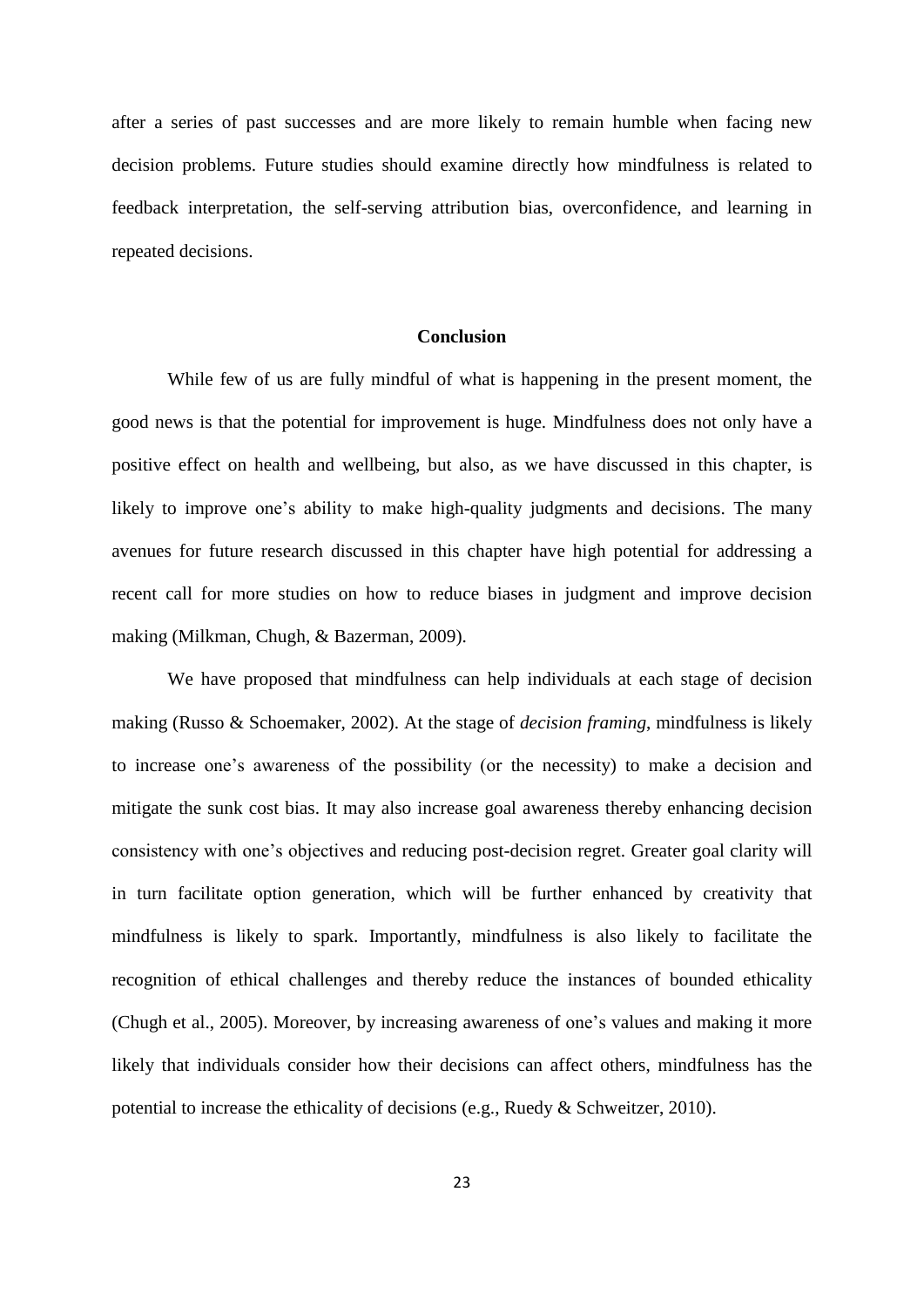At the stage of *information gathering and processing*, mindfulness may reduce the scope of information search and simultaneously increase the quality of information considered. In particular, mindful individuals are likely to be less prone to confirmationseeking and overconfidence (e.g., Lakey et al., 2007), have a better ability to separate relevant from irrelevant information, and rely less on stereotypes. Furthermore, we posit that mindful individuals are more likely to objectively assess uncertainty and productively work with it. Mindfulness also has the potential to reduce illusory pattern detection, although more research is clearly needed to shed further light on these effects.

At the *coming to conclusions* stage, when the decision maker has to choose a course of action, mindfulness can help by improving one's ability to use both intuition and analysis to reach a decision, even when the two systems suggest different choices. Moreover, making trade-offs should be easier for more mindful decision makers, which will reduce decision deferral and decision avoidance. Mindfulness is also likely to facilitate decision implementation by reducing the intention-behavior gap (Chatzisarantis & Hagger, 2007).

Finally, mindful decision makers are more likely to *learn from feedback* and, importantly, learn the right lessons. First, they are more likely to recognize when feedback is missing or noisy. Second, because they are more capable of disengaging from ego-concerns (Brown et al., 2007; Heppner et al., 2008), they are more open to both positive and negative feedback and less prone to misinterpret feedback by making self-serving attributions.

As we have discussed, mindfulness may be relevant to many diverse phenomena affecting human judgment and decision making. As our arguments make it clear, we believe that overall, mindfulness has a great potential to improve the quality of judgment and decision making, both in personal and organizational contexts. However, one has to be cautious and consider potential adverse effects of mindfulness on judgment and decision making, as well as possible boundary conditions. For example, as noted above, although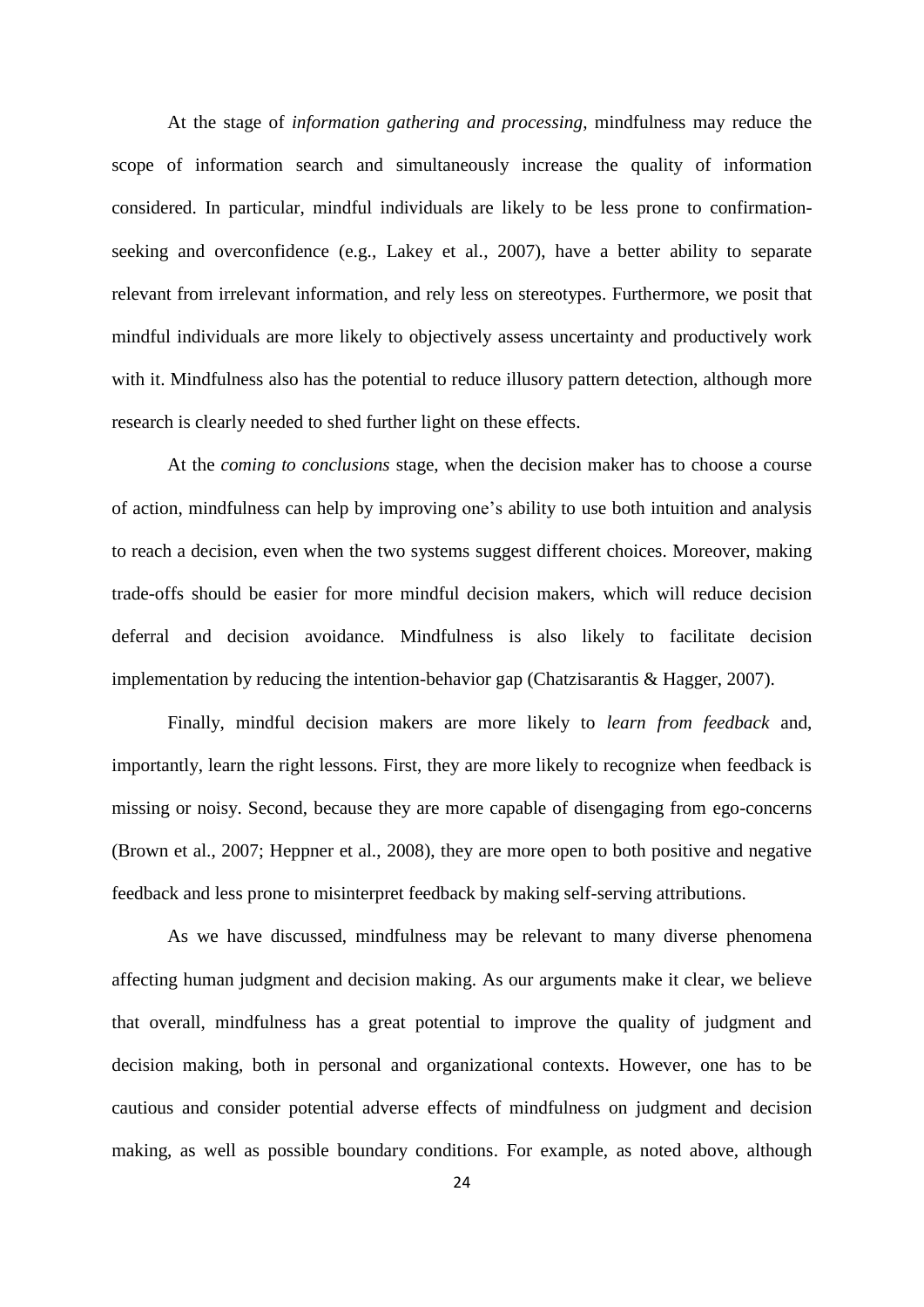mindfulness is likely to increase the *quality* of information considered for making a decision, it may also reduce the *quantity* of information screened. In some circumstances, limited information search may lead to overlooking important decision considerations and underestimating relevant uncertainties. While the "less-is-more" literature suggests that less information does not necessarily mean worse judgment (e.g., Gigerenzer & Goldstein, 1996; Hogarth & Karelaia, 2007), more studies are needed to understand whether mindfulness indeed reduces the quantity of information considered for a decision, and if so, whether the total *quantity* and *quality* effect of mindfulness is negative or positive.

Furthermore, because mindfulness is linked to observing and attending to details, it may slow down decision making. True, appraising one's objectives fully, considering a wide range of options, attending to all information including that contained in one's emotions takes time. We acknowledge that the trade-off between decision speed and decision quality is not easy to quantify. What should be valued more will largely depend on the context. However, we believe that although mindfulness may slow down the *decision making process*, it may also allow decision makers to "catch up" at the *decision implementation* stage. Because a decision made mindfully is more likely to reflect fundamental values and objectives, mindful decision makers will be less likely to oscillate between the chosen and forgone options and change their minds after the decision has been made. Moreover, because mindfulness increases the chances that others' goals are taken into consideration, relevant other parties are less likely to interfere with decision implementation. Furthermore, we have also argued that mindfulness may in fact be positively linked to decisiveness and help individuals to make faster decisions by, for example, increasing one's awareness and ability to deal with intuition/analysis conflicts as well as facilitating trade-offs between attributes that characterize alternatives. In any case, future studies should directly examine the link between mindfulness and the speed of decision making.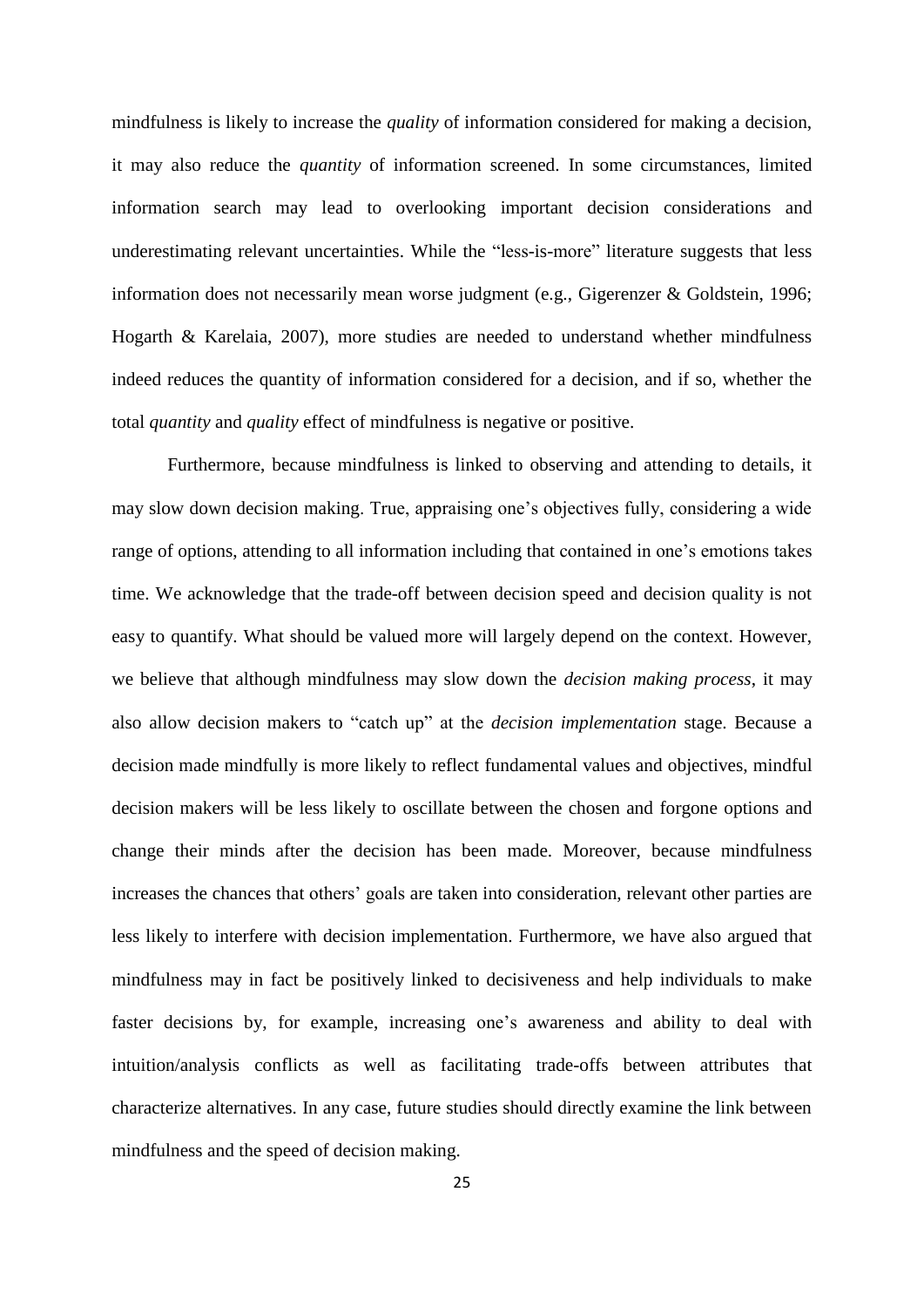Much work remains to be done to better understand the effects of mindfulness on decision making, as well as the mediating processes, but the richness of the issues to be explored seem to warrant much future research in this domain. We encourage scholars to consider the effects of not only dispositional mindfulness but also of temporarily induced mindful states, mindfulness interventions, and regular, long-term mindfulness practice. We find it inspiring that mindfulness is not a fixed personality trait but an inherent human capacity that may be enhanced through practice. A significant body of research points to the effectiveness of mindfulness training (Brown et al., 2007). Furthermore, many studies quoted above have assessed the effects of either temporarily induced mindfulness or brief mindfulness training (e.g., Brown & Ryan, 2003; Hafenbrack et al., 2013; Lakey et al., 2008; Zeidan et al., 2010). We hope many more studies will soon explore the potential of mindfulness training and interventions to improve judgment and decision making prowess.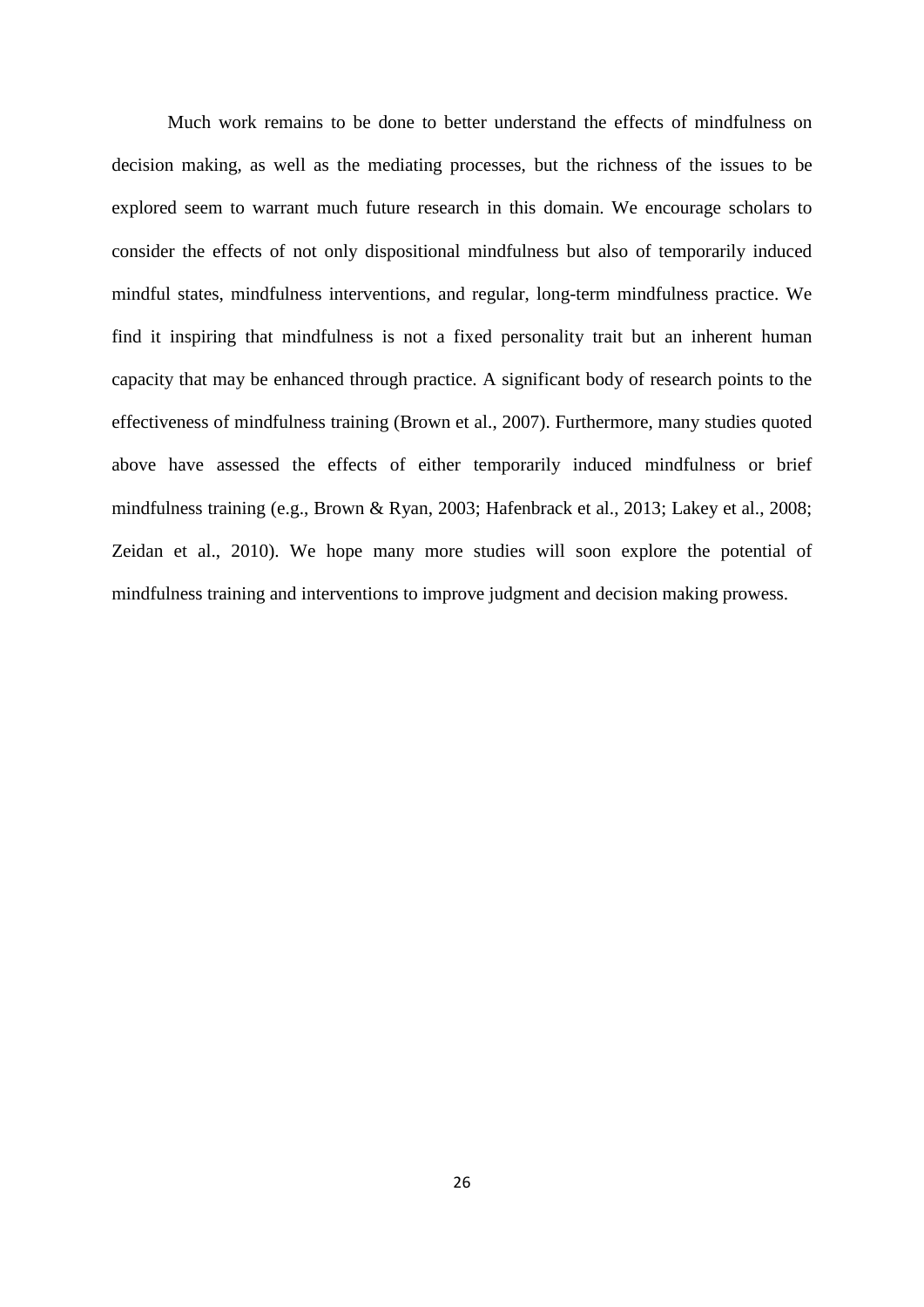#### **References**

- Anderson, C. J. (2003). The psychology of doing nothing: Forms of decision avoidance result from reason and emotion. *Psychological Bulletin, 129*(1), 139–166.
- Anderson, C., & Kilduff, G. J. (2009). Why do dominant personalities attain influence in face-toface groups? The competence-signaling effects of trait dominance. *Journal of Personality and Social Psychology, 96*(2), 491–503.
- Anderson, N. H. (1965). Primacy effects in personality impression formation using a generalized order effect paradigm. *Journal of Personality and Social Psychology*, *2*(1), 1–9.
- Arch, J. J., & Craske, M. G. (2006). Mechanisms of mindfulness: Emotion regulation following a focused breathing induction. *Behaviour Research and Therapy, 44*(12), 1849–1858.
- Arkes, H., & Blumer, C. (1985). The psychology of sunk cost. *Organizational Behavior and Human Decision Processes, 35,* 124–140.
- Asch, S. E. (1946). Forming impressions of personality. *The Journal of Abnormal and Social Psychology*, *41*(3), 258–290.
- Atkins, P. W. B. (2013). Empathy, self-other differentiation and mindfulness. In K. Pavlovich & K. Krahnke (Eds.), *Organizing Through Empathy*: Routledge.
- Banaji, M. R. (2001). Ordinary prejudice. *Psychological Science Agenda, American Psychological Association*, *14*, 8–11.
- Bandura, A. (1999). Moral disengagement in the perpetration of inhumanities, *Personality and Social Psychology Review, 3*(3), 193–209.
- Bargh, J. A., & Chartrand, T. L. (1999). The unbearable automaticity of being. *American Psychologist*, *54*, 462–479.

Bateson, M., Nettle, D., & Roberts, G. (2006). Cues of being watched enhance cooperation in a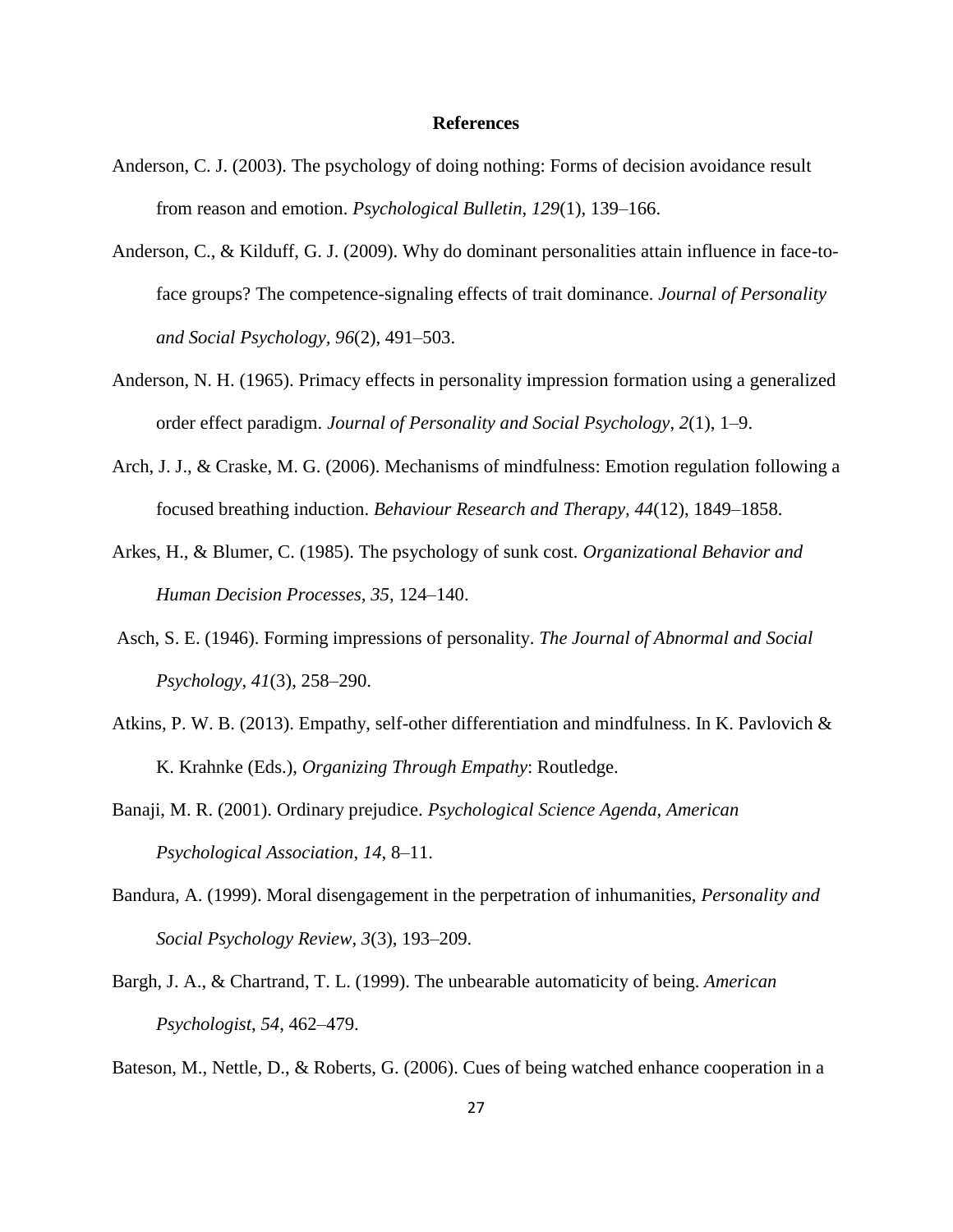real world setting. *Biology Letters, 2*(3), 412–414.

- Bazerman, M., & Moore, D. (2009). *Judgment in managerial decision making* (7th ed.). Hoboken, NJ: Wiley.
- Beitel, M., Ferrer, E., Cecero, J. J. (2005). Psychological mindedness and awareness of self and others. *Journal of Clinical Psychology, 61*(6), 739–750.

Berenbaum, H., Bredemeier, K., & Thompson, R. J. (2008). Intolerance of uncertainty: Exploring its dimensionality and associations with need for cognitive closure, psychopathology, and personality. *Journal of Anxiety Disorders, 22*, 117–125.

- Birrell, J., Meares, K., Wilkinson, A., & Freeston, M. (2011). Toward a definition of intolerance of uncertainty: A review of factor analytical studies of the Intolerance of Uncertainty Scale. *Clinical Psychology Review, 31*, 1198–1208.
- Brown, K. W., & Kasser, T. (2005). Are psychological and ecological wellbeing compatible? The role of values, mindfulness, and lifestyle. *Social Indicators Research, 74*, 349–368.
- Brown, K. W., & Ryan, R. M. (2003). The benefits of being present: Mindfulness and its role in psychological well-being. *Journal of Personality and Social Psychology, 84,* 822–848.
- Brown, K. W., Ryan, R. M., & Creswell, J. D. (2007). Mindfulness: Theoretical foundations and evidence for its salutary effects. *Psychological Inquiry, 18*, 211–237.
- Bruner, J. S., Goodnow, J. J., & Austin, G. A. (1956). *A study of thinking*. New York: Wiley.
- Buhr, K., & Dugas, M. J. (2002). The intolerance of uncertainty scale: psychometric properties of the English version. *Behaviour Research and Therapy,* 40, 931–945.
- Chugh, D., Bazerman, M., & Banaji, M. R. (2005). Bounded ethicality as a psychological barrier to recognizing conflicts of interest. In D. A. Moore, D. M. Cain, G. Loewenstein, & M. Bazerman (eds.), *Conflicts of interest* (pp. 74– 95). Cambridge: Cambridge University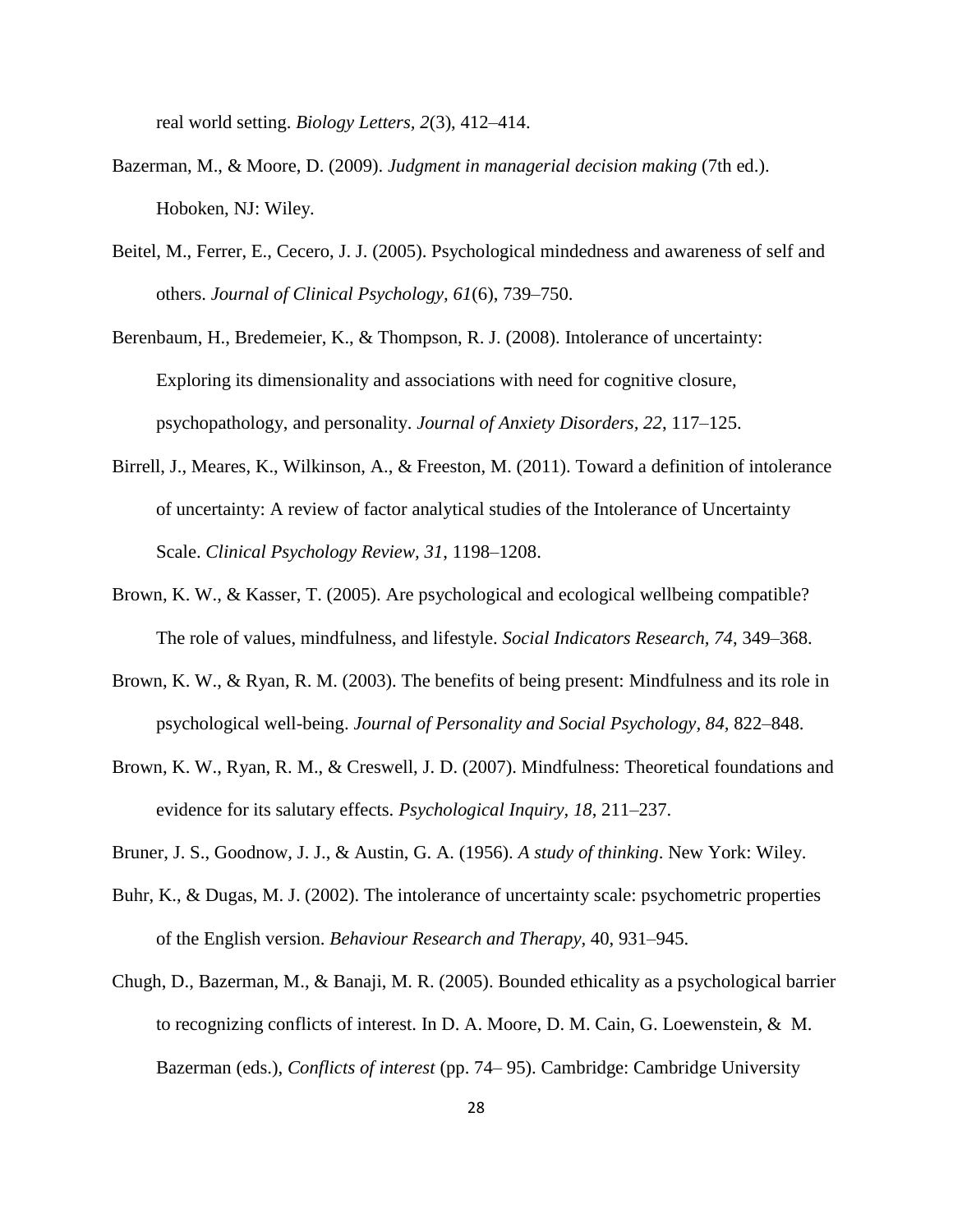Press.

- Chatzisarantis, N. L. D., & Hagger, M. S. (2007). Mindfulness and the intention-behavior relationship within the theory of planned behavior. *Personality and Social Psychology Bulletin, 33*(5), 663–676.
- Damasio, A. (1994). *Descartes' error: Emotion, reason and the human brain*. New York: Putnam.
- Diener, E., & Wallbom, M. (1976). Effects of self-awareness on antinormative behavior. *Journal of Research in Personality, 10*(1), 107–111.
- Dulewicz, V., & Higgs, M. (1999). Can emotional intelligence be measured and developed? *Leadership and Organization Development Journal, 20*(5), 242–253.
- Eifert, G. H., & Heffner, M. (2003). The effects of acceptance versus control contexts on avoidance of panic-related symptoms. *Journal of Behavior Therapy and Experimental Psychiatry, 34*(3/4), 293–312.

Festinger, L. (1957). *A theory of cognitive dissonance*. Stanford, CA: Stanford University Press.

- Festinger, L., & Walster, E. (1964). Post-decision regret and decision reversal, in Festinger, L. (Ed.), *Conflict, decision, and dissonance* (pp. 100–112). Stanford, CA: Stanford University Press.
- Gigerenzer, G., & Goldstein, D. G. (1996). Reasoning the fast and frugal way: Models of bounded rationality. *Psychological Review, 103*, 650–669.
- Goodall, K., Trejnowska, A., & Darling, S. (2012). The relationship between dispositional mindfulness, attachment security and emotion regulation. Personality and Individual Differences, 52(5), 622-626.

Hafenbrack, A. C., Kinias, Z., & Barsade, S. (2013). Debiasing the mind through meditation: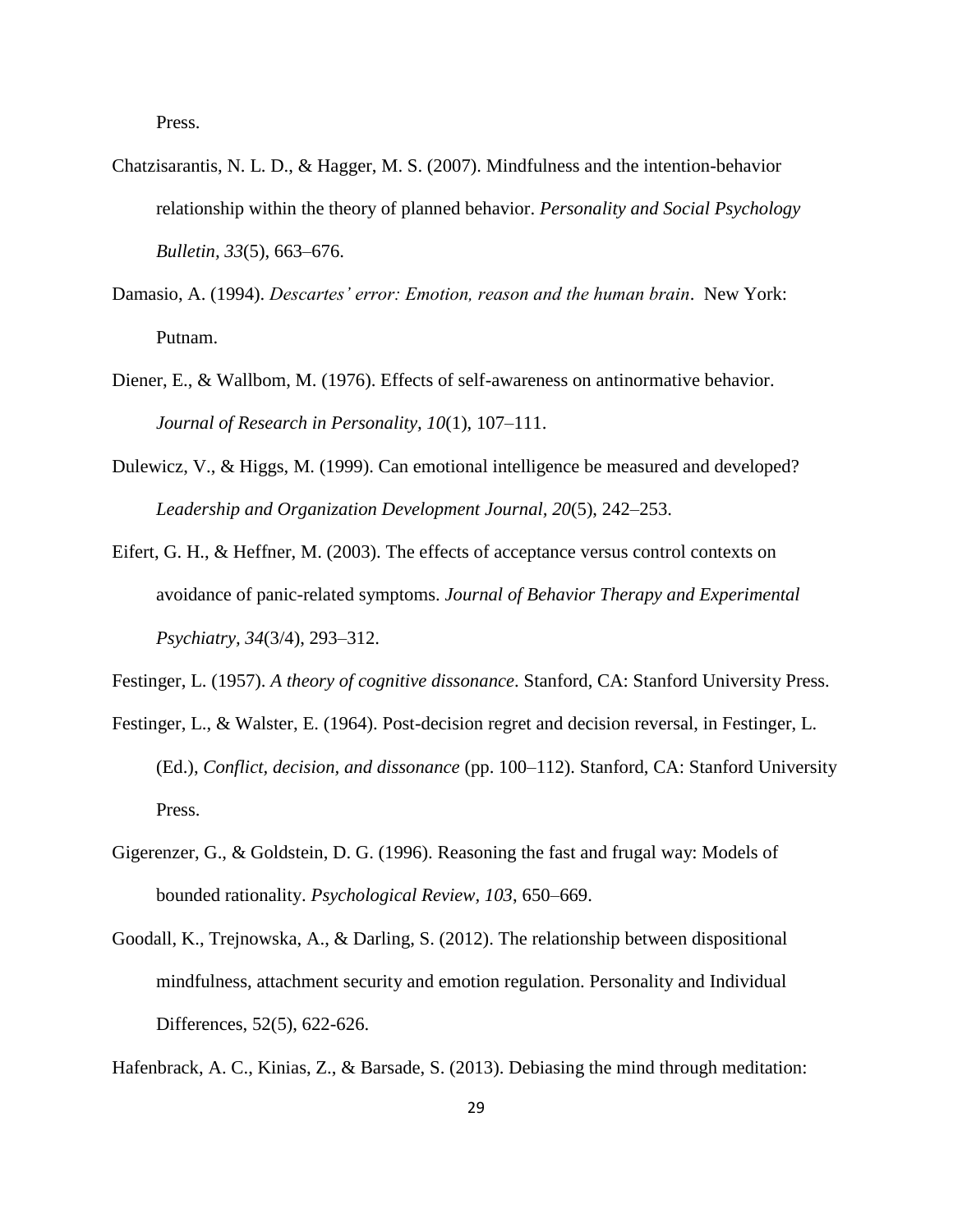Mindfulness and the sunk cost bias. *Psychological Science*, *forthcoming*.

- Haley, K. J., & Fessler, D. M. T. (2005). Nobody's watching? Subtle cues affect generosity in an anonymous economic game. *Evolution and Human Behavior, 26*, 245–256.
- Heppner, W. L., & Kernis, M. H. (2007). "Quiet ego" functioning: The complementary roles of mindfulness, authenticity, and secure high self-esteem. *Psychological Inquiry, 18*(4), 248– 251.
- Heppner, W. L., Kernis, M. H., Lakey, C. E., Goldman B. M., Davis, P. J., Cascio, E. V. (2008). Mindfulness as a means of reducing aggressive behavior: dispositional and situational evidence. *Aggressive Behavior, 34*(5), 486–496.
- Hodgins, H. S., & Knee, C. R. (2002). The integrating self and conscious experience. In E. L. Deci & R. M. Ryan (Eds.) *Handbook of self-determination research* (pp. 87–100). Rochester, NY: University of Rochester Press.
- Hofmann, S. G., Sawyer, A. T., Witt, A. A., & Oh, D. (2010). The effect of mindfulness-based therapy on anxiety and depression: A meta-analytic review. *Journal of Consulting and Clinical Psychology, 78*(2), 169–183.
- Hogarth, R. M. (1987). *Judgement and choice: The psychology of decision* (2nd ed.). New York: Wiley.
- Hogarth, R. M. (2001). *Educating intuition.* Chicago: University Of Chicago Press.
- Hogarth, R. M., & Karelaia, N. (2007). Heuristic and linear models of judgment: Matching rules and environments. *Psychological Review, 114*(3), 733–758.
- Iyengar, S. S., Wells, R. E., & Schwartz, B. (2006). Doing better but feeling worse: Looking for the "best" job undermines satisfaction. *Psychological Science, 17*, 143–150.
- Kabat-Zinn, J. (1982). An out-patient program in Behavioral Medicine for chronic pain patients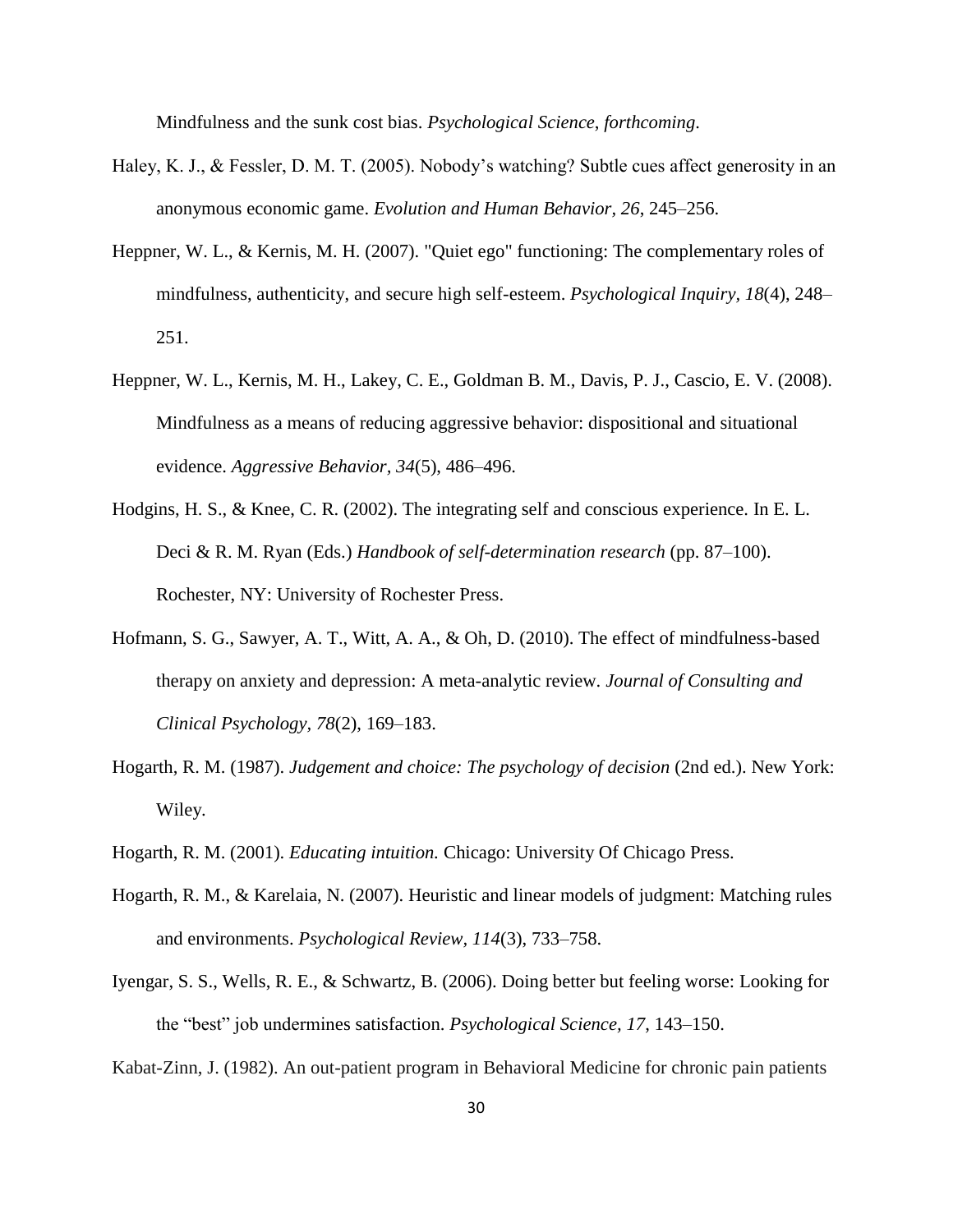based on the practice of mindfulness meditation: Theoretical considerations and preliminary results. *General Hospital Psychiatry*, *4*(1), 33–47.

Kabat-Zinn, J. (1990). *Full catastrophe living: Using the wisdom of your body and mind to face stress, pain, and illness*. New York: Delacorte.

Kahneman, D. (2011). *Thinking, Fast and Slow*. New York: Farrar, Strauss, Giroux.

- Kahneman, D., Slovic, P., & Tversky, A. (1982). *Judgment under uncertainty: Heuristics and biases.* New York: Cambridge University Press.
- Karelaia, N. (2006). Thirst for confirmation in multi-attribute choice: Does search for consistency impair decision performance? *Organizational Behavior and Human Decision Processes, 100*, 128–143.
- Keeney, R. (1994). Creativity in decision making with value-focused thinking. *Sloan Management Review*, 35(4), 33–41.
- Kernis, M. H. (2003). Toward a conceptualization of optimal self-esteem. *Psychological Inquiry, 14(1),* 1–26.
- Kernis, M. H., & Goldman, B. M. (2006). A multicomponent conceptualization of authenticity: Theory and research. In M. P. Zanna (Ed.), *Advances in experimental social psychology* (pp. 284-357). San Diego: Elsevier Academic Press.
- Kidda, C., Palmeria, H., & Aslina, R. N. (2013). Rational snacking: Young children's decisionmaking on the marshmallow task is moderated by beliefs about environmental reliability. *Cognition, 126*(1), 109–114.
- Kiken, L. G., & Shook, N. G. (2011). Looking up: Mindfulness increases positive judgments and reduces negativity bias. *Social Psychological and Personality Science*, *2*, 425–431.

Klayman, J., & Ha, Y-W. (1987). Confirmation, disconfirmation, and information in hypothesis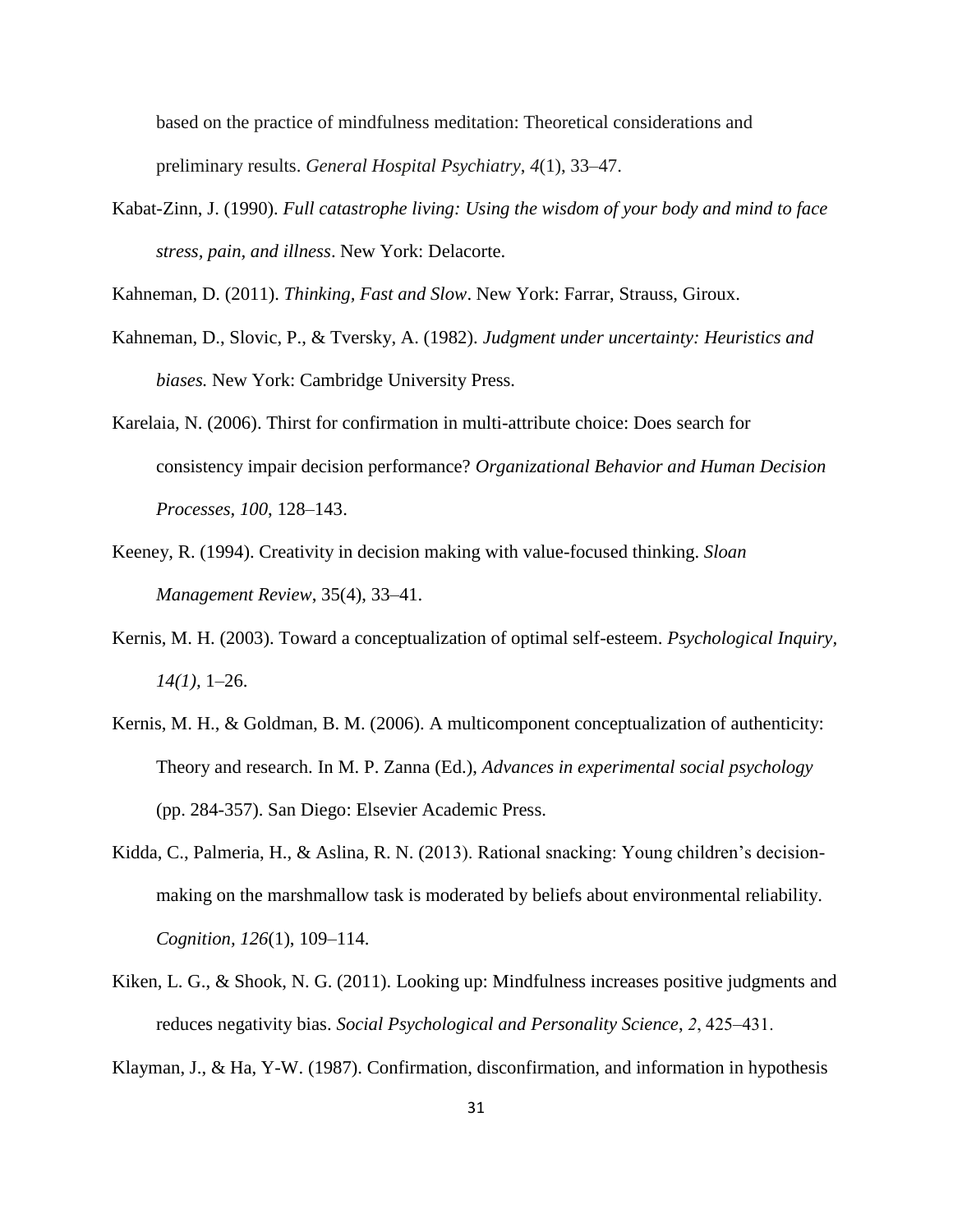testing. *Psychological Review, 94*(2), 211–228.

- Klayman, J., Soll, J. B., González-Vallejo, C., & Barlas, S. (1999). Overconfidence: It depends on how, what, and whom you ask. *Organizational Behavior and Human Decision Processes, 79*(3), 216–247.
- Lakey, C. E., Campbell, W. K., Brown, K. W., & Goodie, A. S. (2007). Dispositional mindfulness as a predictor of the severity of gambling outcomes, *Personality and Individual Differences, 43*(7), 1698–1710.
- Lakey, C. E., Kernis, M. H., Heppner, W. L., & Lance, C. E. (2008). Individual differences in authenticity and mindfulness as predictors of verbal defensiveness. *Journal of Research in Personality, 42*, 230–238.
- Luce, M. F. (1998). Choosing to avoid: Coping with negatively emotion-laden consumer decisions. *Journal of Consumer Research, 24*, 409–433.
- Luce, M. F., Bettman, J. R., & Payne, J. W. (1997). Choice processing in emotionally difficult decisions. *Journal of Experimental Psychology: Learning, Memory, and Cognition, 23*, 384–405.
- Milkman, K. L., Chugh, D., & Bazerman, M. (2009). How can decision making be improved? *Perspectives on Psychological Science, 4*(4), 379–383.
- Miller, D. T. (1976). Ego involvement and attributions for success and failure. *Journal of Personality and Social Psychology, 34*(5), 901–906.
- Miller, D. T., & Ross, M. (1975). Self-serving biases in the attribution of causality: Fact or fiction? *Psychological Bulletin, 82*(2), 213–225.
- Moore, D. A., & Healy, P. J. (2008). The trouble with overconfidence. *Psychological Review, 115*(2) 502–517.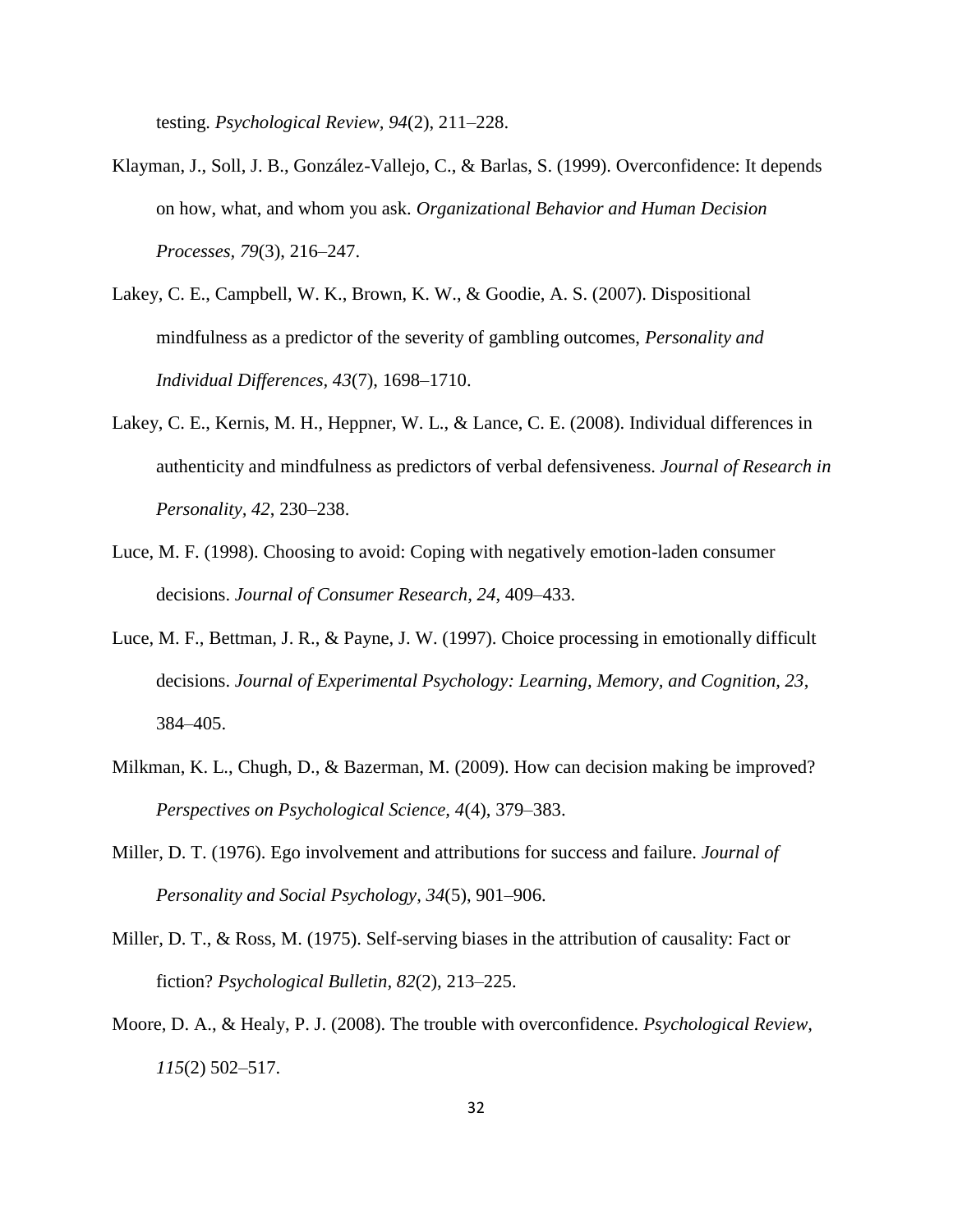Rest, J. (1986). *Moral development: Advances in research and theory*. New York: Praeger.

- Rogers, C. (1961). *On becoming a person: A therapist's view of psychotherapy.* New York: Houghton-Mifflin.
- Rudman, L. A., & Borgida, E. (1995). The afterglow of construct accessibility: The behavioral consequences of priming men to view women as sexual objects. *Journal of Experimental Social Psychology, 31*, 493–517.
- Ruedy, N. E. & Schweitzer, M. E. (2010). In the moment: The role of mindfulness in ethical decision making. *The Journal of Business Ethics*, *95*, 73–87.
- Russo, J. E., & Shoemaker, P. J. H. (1992). Managing overconfidence. *Sloan Management Review, 33*, 7–17.
- Russo, J. E., & Schoemaker, P. J. H. (2002). *Winning decisions: How to make the right decision the first time.* New York: Doubleday.
- Salzberg, S. (2011). *Real happiness: The power of meditation*. New York: Workman Publishing.
- Shapiro, S. L., Schwartz, G. E., & Bonner, G. (1998). Effects of mindfulness-based stress reduction on medical and premedical students. *Journal of Behavioral Medicine, 21*, 581– 599.
- Schwarzer, R., & Jerusalem, M. (1995). Generalized self-efficacy scale. In J. Weinman, S. Wright, & M. Johnston, *Measures in health psychology: A user's portfolio. Causal and control beliefs* (pp. 35–37). Windsor, UK: NFER-NELSON.
- Shapiro, S. L., Carlson, L. E., Astin, J. A., & Freedman, B. (2006). Mechanisms of mindfulness. *Journal of Clinical Psychology, 62*, 373–386.
- Shepperd, J., Malone, W., & Sweeny, K. (2008). Exploring causes of the self-serving bias. *Social and Personality Psychology Compass, 2*(2), 895–908.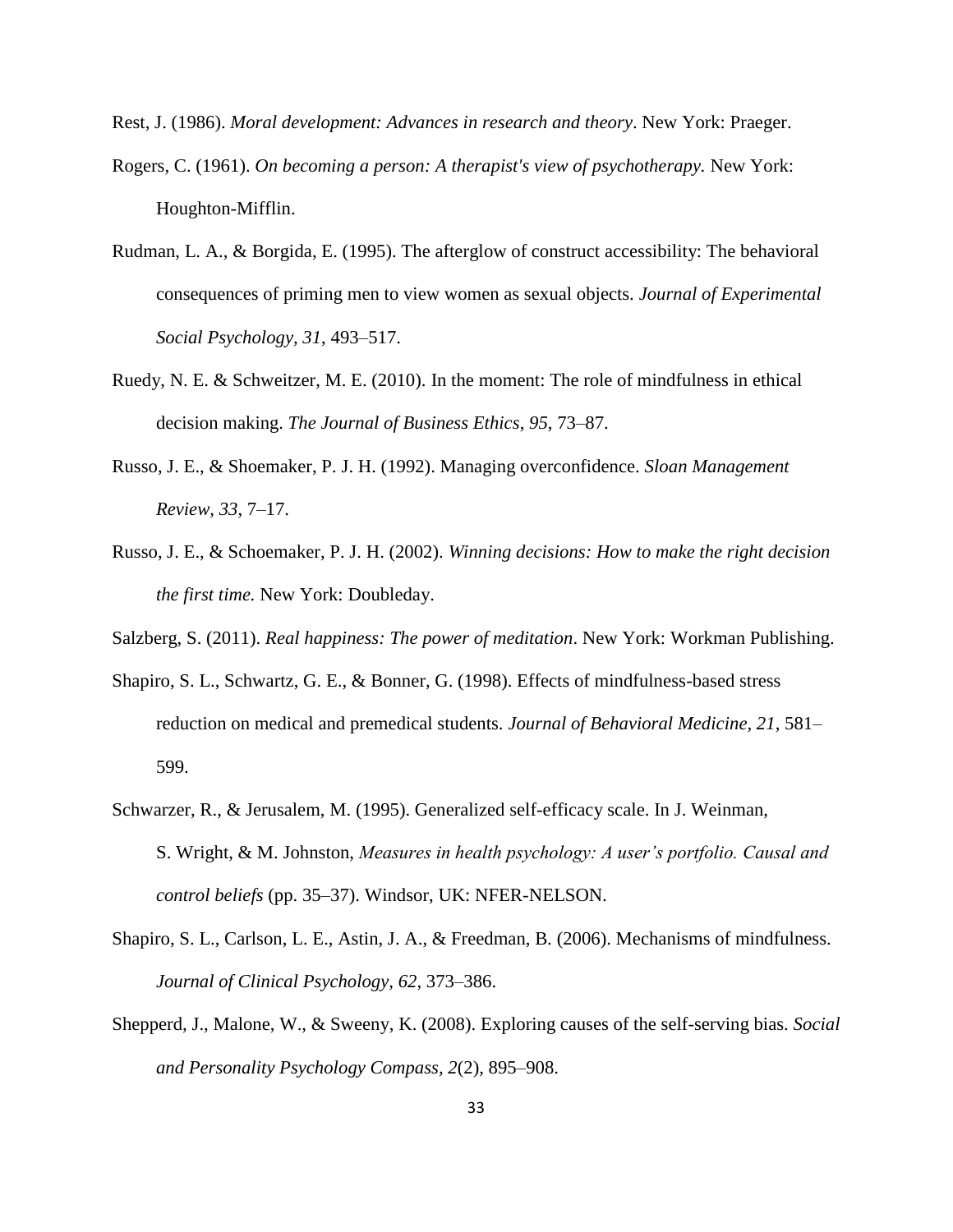- Shoda, Y., Mischel, W., Peake, P. K. (1990). Predicting adolescent cognitive and self-regulatory competencies from preschool delay of gratification: Identifying diagnostic conditions. *Developmental Psychology, 26*(6), 978–986.
- Simon, H. A. (1945). *Administrative behavior: A study of decision-making processes in administrative organization*. New York: Free Press.
- Staw, B. M. (1976). Knee-deep in the big muddy: A study of escalating commitment to a chosen course of action. *Organizational Behavior and Human Performance, 16,* 27–44.
- Staw, B. M., & Ross, J. (1978). Commitment to a policy decision: A multi-theoretical perspective. *Administrative Science Quarterly, 23*, 40–64.
- Tallis, F., Eysenck, M., & Mathews, A. (1991). Elevated evidence requirements in worry. *Personality and Individual Differences, 12*, 21–27.
- Taylor, S. E., & Brown, J. D. (1988). Illusion and well-being: A social psychological perspective on mental health. *Psychological Bulletin, 103*, 193–210.
- Teasdale, J. D., Moore, R. G., Hayhurst, H., Pope, M., Williams, S., & Segal, Z. V. (2002). Metacognitive awareness and prevention of relapse in depression: Empirical evidence. *Journal of Consulting and Clinical Psychology*, *70*, 278–287.
- Tversky, A., & Shafir, E. (1992). Choice under conflict: The dynamics of deferred decision. *Psychological Science*, *3*, 358–361.
- Walach, H., Buchheld, N., Buttenmüller, V., Kleinknecht, N., Schmidt, S. (2006). Measuring mindfulness – the Freiburg Mindfulness Inventory (FMI). *Personality and Individual Differences*, *40*(8), 1543–1555.
- Zacharakis, A. L., & Shepherd, D. A. (2001). The nature of information and overconfidence on venture capitalists' decision making. *Journal of Business Venturing*, *16*(4), 311–332.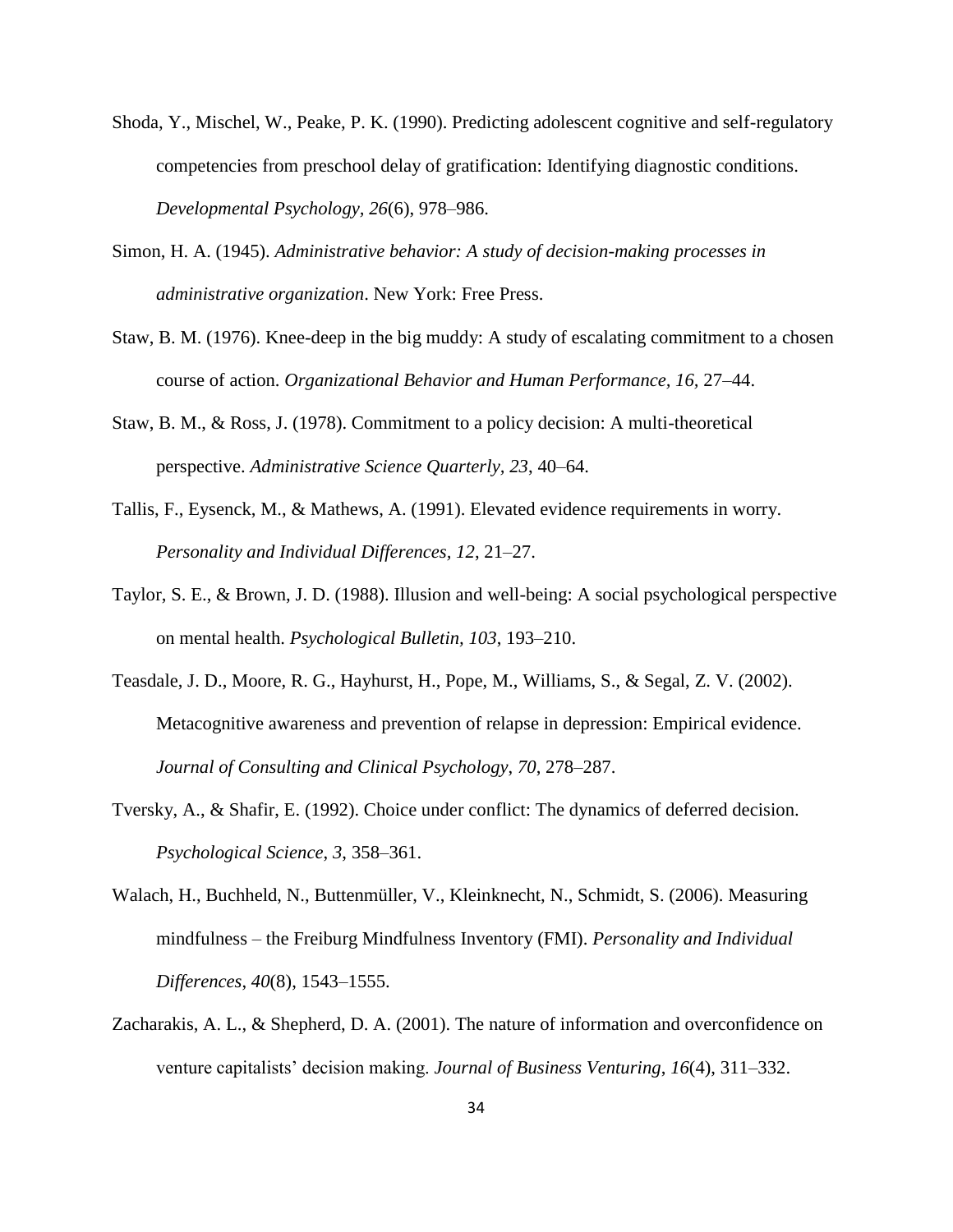- Zeidan, F., Johnson, S. K., Diamond, B. J., David, Z., & Goolkasian, P. (2010). Mindfulness meditation improves cognition: Evidence of brief mental training. *Consciousness and Cognition*, *19*, 597–605.
- Zhang, J., Ding, W., Li, Y., Wu, C. (2013). Task complexity matters: The influence of trait mindfulness on task and safety performance of nuclear power plant operators. *Personality and Individual Differences*, *55*, 433–439.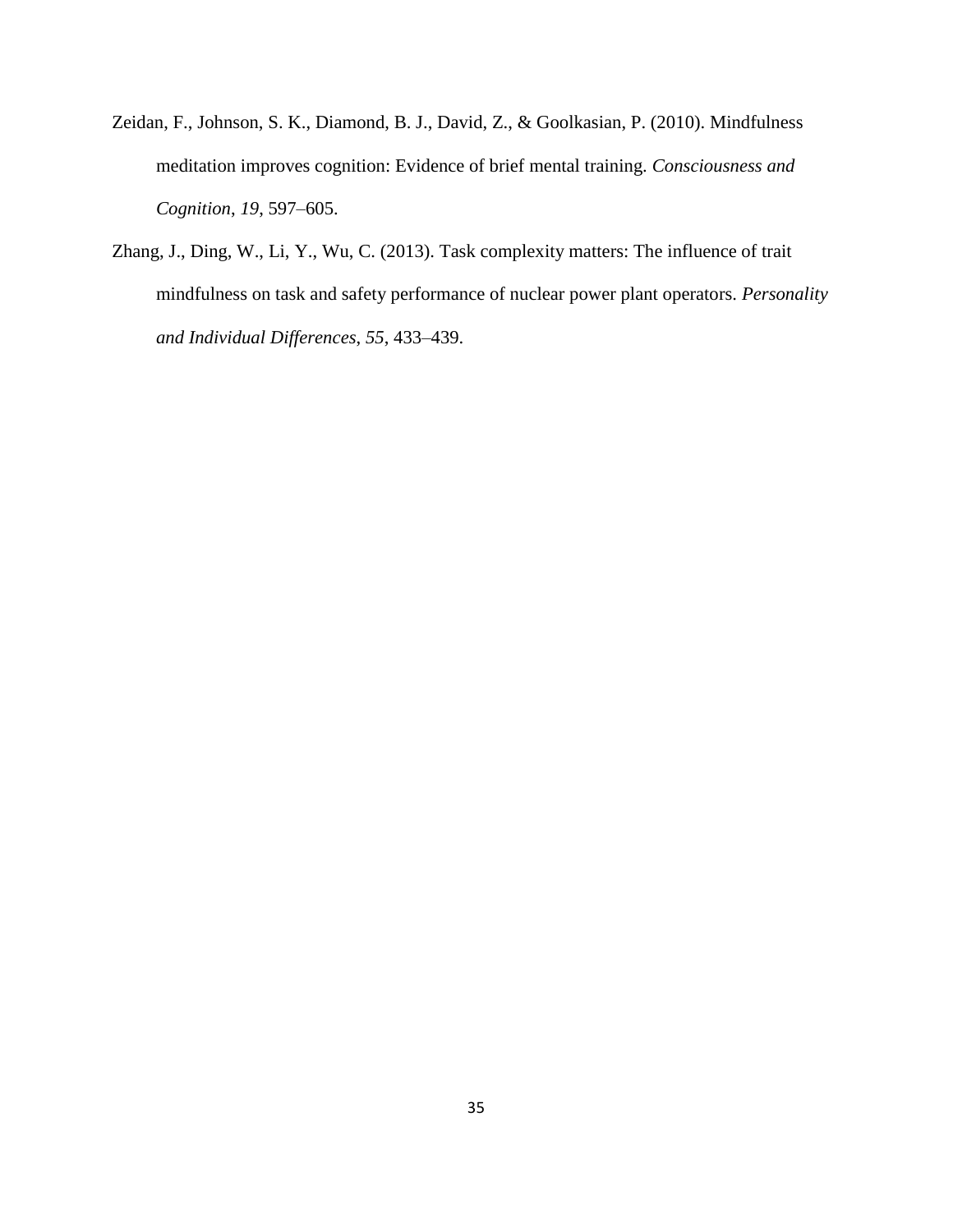## **Figure 1**

Decision making stages and elements for which mindfulness may matter

| Framing the                                                                                                                                                                                                  | Gathering                                                                                                                                                          | Coming to                                                                                                            | Learning from                                                                                                 |
|--------------------------------------------------------------------------------------------------------------------------------------------------------------------------------------------------------------|--------------------------------------------------------------------------------------------------------------------------------------------------------------------|----------------------------------------------------------------------------------------------------------------------|---------------------------------------------------------------------------------------------------------------|
| decision                                                                                                                                                                                                     | information                                                                                                                                                        | conclusions                                                                                                          | feedback                                                                                                      |
| $\bullet$ Seeing a<br>decision<br>opportunity<br>•Goal awareness<br>$\bullet$ Option<br>generation<br>•Avoiding<br>irrational<br>escalation of<br>commitment<br>$\bullet$ Recognizing<br>ethical<br>dilemmas | •Scope of<br>information<br>search<br>•Confirmation<br>seeking and<br>overconfidence<br>•Relevant vs.<br>irrelevant<br>information<br>•Appreciating<br>uncertainty | $\bullet$ Reconciling<br>intuition and<br>analysis<br>•Making trade-<br>offs<br>$\bullet$ Decision<br>implementation | •Awareness of<br>learning<br>structures<br>$\bullet$ Openness to<br>feedback<br>•Self-serving<br>attributions |